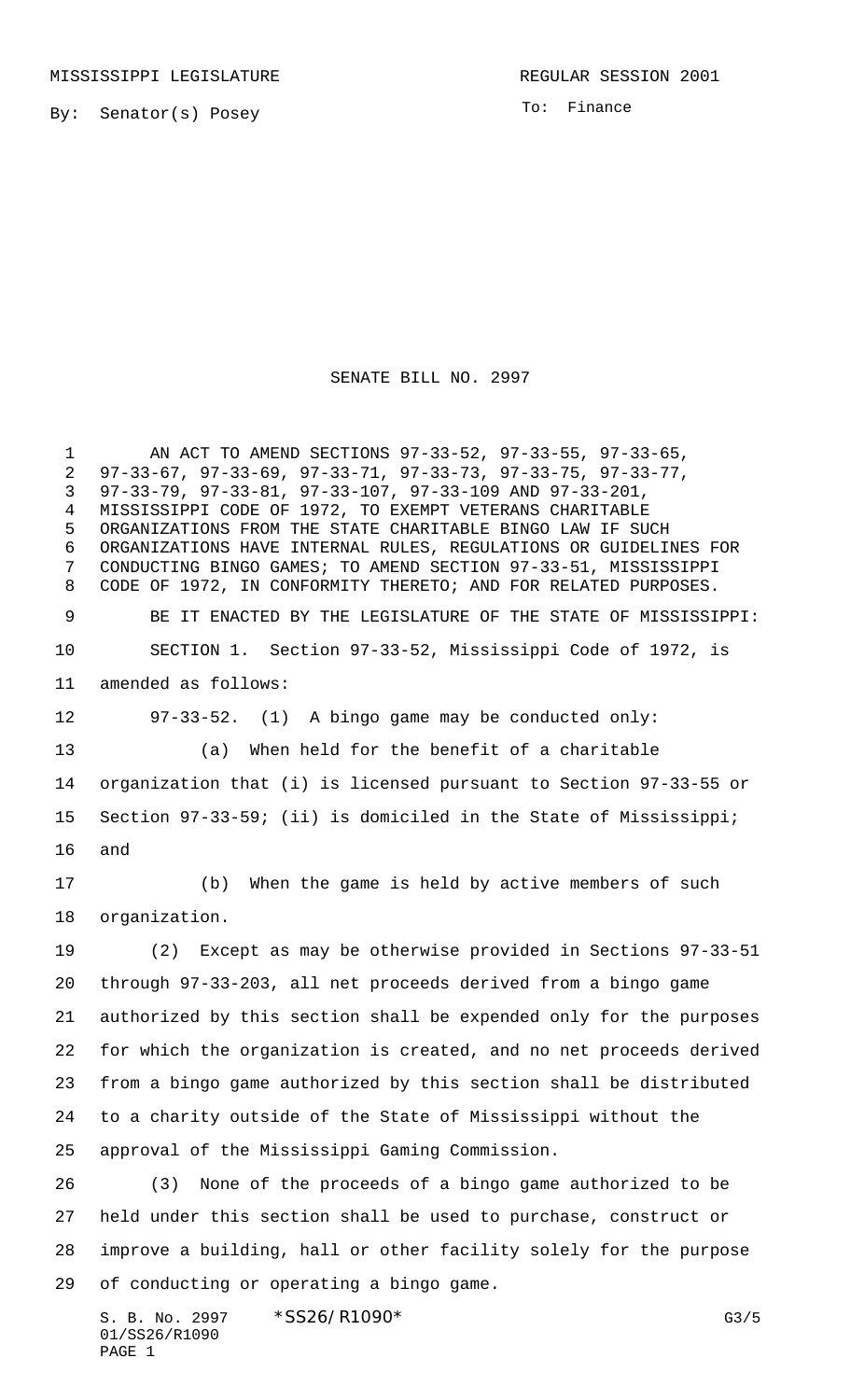(4) Every organization which conducts bingo games shall report to the Mississippi Gaming Commission at such time, in such manner and on such forms as the commission prescribes. All records and reports so filed shall be public records and shall be available for inspection in accordance with the Mississippi Public Records Act of 1983.

 (5) This section shall not apply to a charitable organization described in Section 97-33-53(b)(i)1 that has internal rules, regulations or guidelines for conducting bingo games, and such an organization shall not be subject to regulation by the commission.

 SECTION 2. Section 97-33-55, Mississippi Code of 1972, is amended as follows:

 97-33-55. (1) Any charitable organization desiring to conduct bingo games must obtain a license to do so from the Mississippi Gaming Commission.

 (2) Each applicant for such a license shall file with the commission a written application therefor in a form prescribed by the commission on which shall be stated:

 (a) The name and address of the applicant, together with sufficient facts relating to its incorporation and organization to enable the commission to determine whether or not the applicant is a bona fide organization;

(b) The names and addresses of its officers;

 (c) The place or places where, and the date or dates and the time or times when, bingo games are intended to be conducted by the applicant, under the license applied for;

 (d) The items of expense intended to be incurred or paid in connection with the holding, operating and conducting of bingo games and the names and addresses of the persons to whom, and the purposes for which, they are to be paid;

S. B. No. 2997 \*SS26/R1090\* 01/SS26/R1090 PAGE 2 (e) The specific purposes to which the entire net 62 proceeds of the bingo games are to be devoted and in what manner;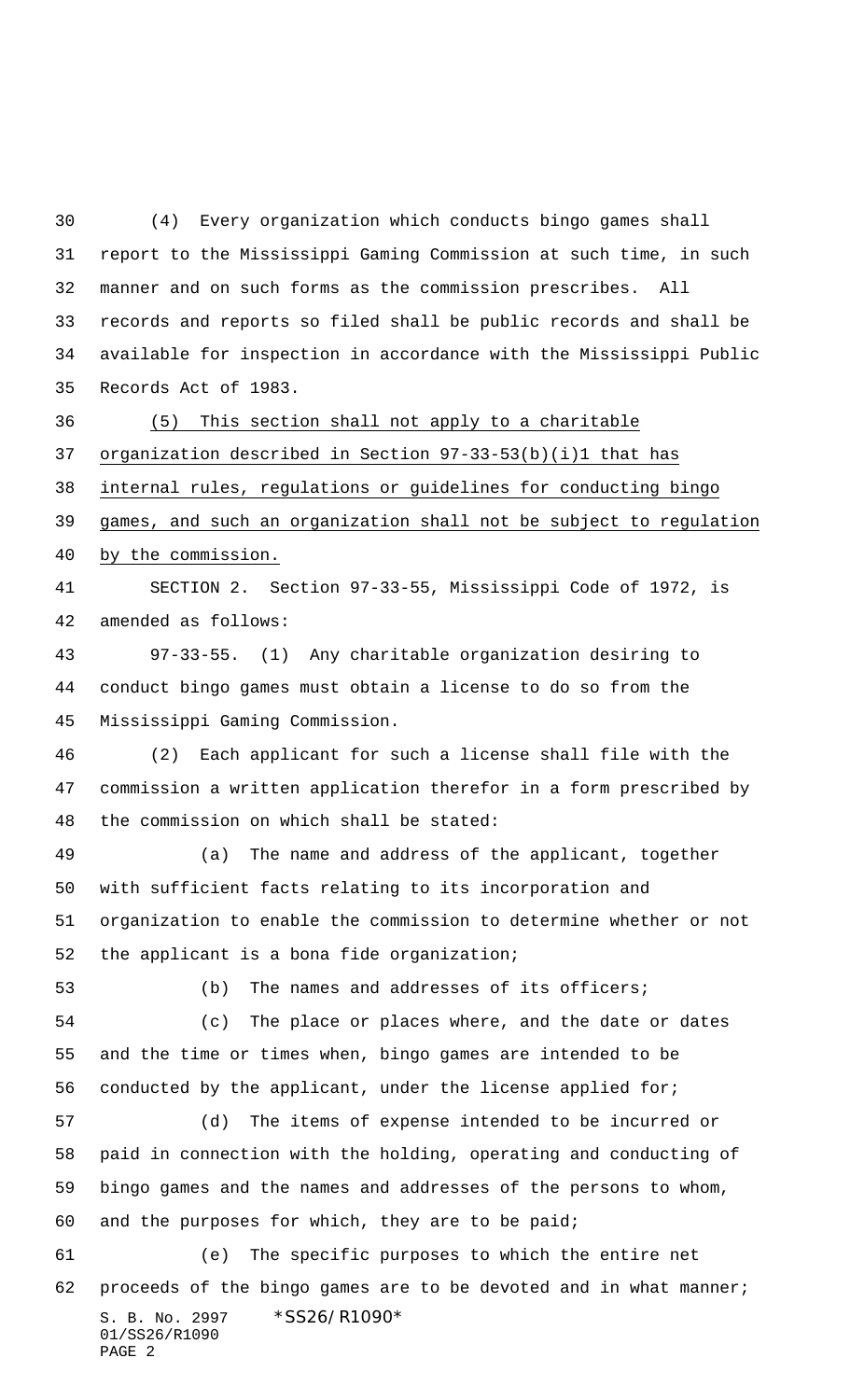(f) That, except as otherwise provided in Section 97-33-69, no commission, salary, compensation, reward or recompense will be paid to any person for holding, operating or conducting bingo games;

 (g) A description of all prizes to be offered and given in all bingo games to be held, operated and conducted under such license; and

 (h) Such other information as shall be prescribed by the commission by its rules and regulations.

 (3) In each application there shall be designated an active member or members of the organization under whom the bingo games are to be held, operated and conducted. The application shall include a statement executed by the applicant and by the member or members so designated, that he or they will be responsible for the holding, operation and conduct of the bingo games in accordance with the terms of the license and the provisions of the commission's rules and regulations governing bingo games and of Sections 97-33-51 through 97-33-203, if such license is granted.

 (4) An original application shall be accompanied by a fee of Fifty Dollars (\$50.00). Such application fee shall be refunded by the commission to an organization deemed to be an exempt organization pursuant to Section 97-33-107.

(5) This section shall not apply to a charitable

organization described in Section 97-33-53(b)(i)1 that has

internal rules, regulations or guidelines for conducting bingo

games, and such an organization shall not be subject to regulation

by the commission.

 SECTION 3. Section 97-33-65, Mississippi Code of 1972, is amended as follows:

S. B. No. 2997 \* SS26/R1090\* 01/SS26/R1090 PAGE 3 97-33-65. The commission shall control all bingo games held, operated or conducted by a licensee to assure that they are fairly held, operated and conducted in accordance with the provisions of the license, the commission's rules and regulations, and the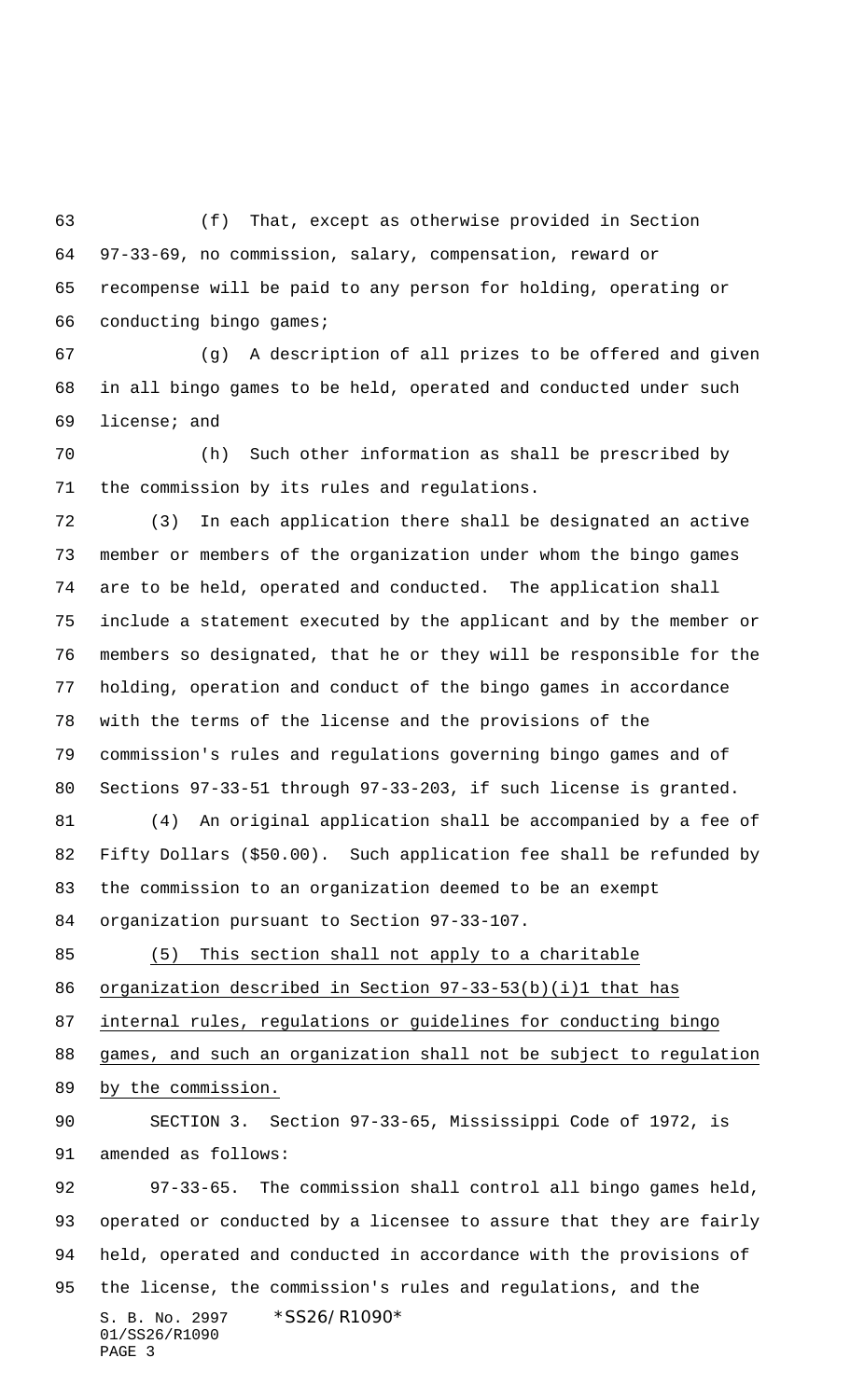provisions of Sections 97-33-51 through 97-33-203. The commission may suspend or revoke any license for violation of any such rule and regulation or provision. Its officers and agents may enter and inspect any premises where any bingo game is being held, operated and conducted or is intended to be held, operated and conducted, or where any equipment is being used or intended to be used in the conduct thereof. This section shall not apply to a charitable organization described in Section 97-33-53(b)(i)1 that has internal rules, regulations or guidelines for conducting bingo games, and such an organization shall not be subject to regulation by the commission.

 SECTION 4. Section 97-33-67, Mississippi Code of 1972, is amended as follows:

 97-33-67. (1) (a) No licensee shall hold, operate or conduct any bingo game more often than for two (2) sessions within one (1) day and more often than eight (8) sessions in any one (1) week. Any licensee who holds no more than one (1) session per week shall be entitled to conduct one (1) six-hour session per week. Notwithstanding the provisions of this paragraph, pull-tabs, video pull-tabs or video bingo games may be played for up to eighty (80) hours per week.

 (b) No licensee shall hold, operate or conduct any bingo game in more than one (1) physical location. Any bingo operation for which a license has been issued by the Gaming Commission on or after April 1, 1995, and which is located within one thousand five hundred (1,500) feet of a school or public library, shall not conduct bingo sessions during the hours of the school day or during library hours.

S. B. No. 2997 \*SS26/R1090\* 01/SS26/R1090 PAGE 4 (2) The total amount of prizes which may be awarded in any one (1) session by a licensee shall not exceed Seven Thousand Five Hundred Dollars (\$7,500.00) in cash or other thing or things of value, except as otherwise provided in Section 97-33-59 and except that the total amount of prizes which may be awarded in any one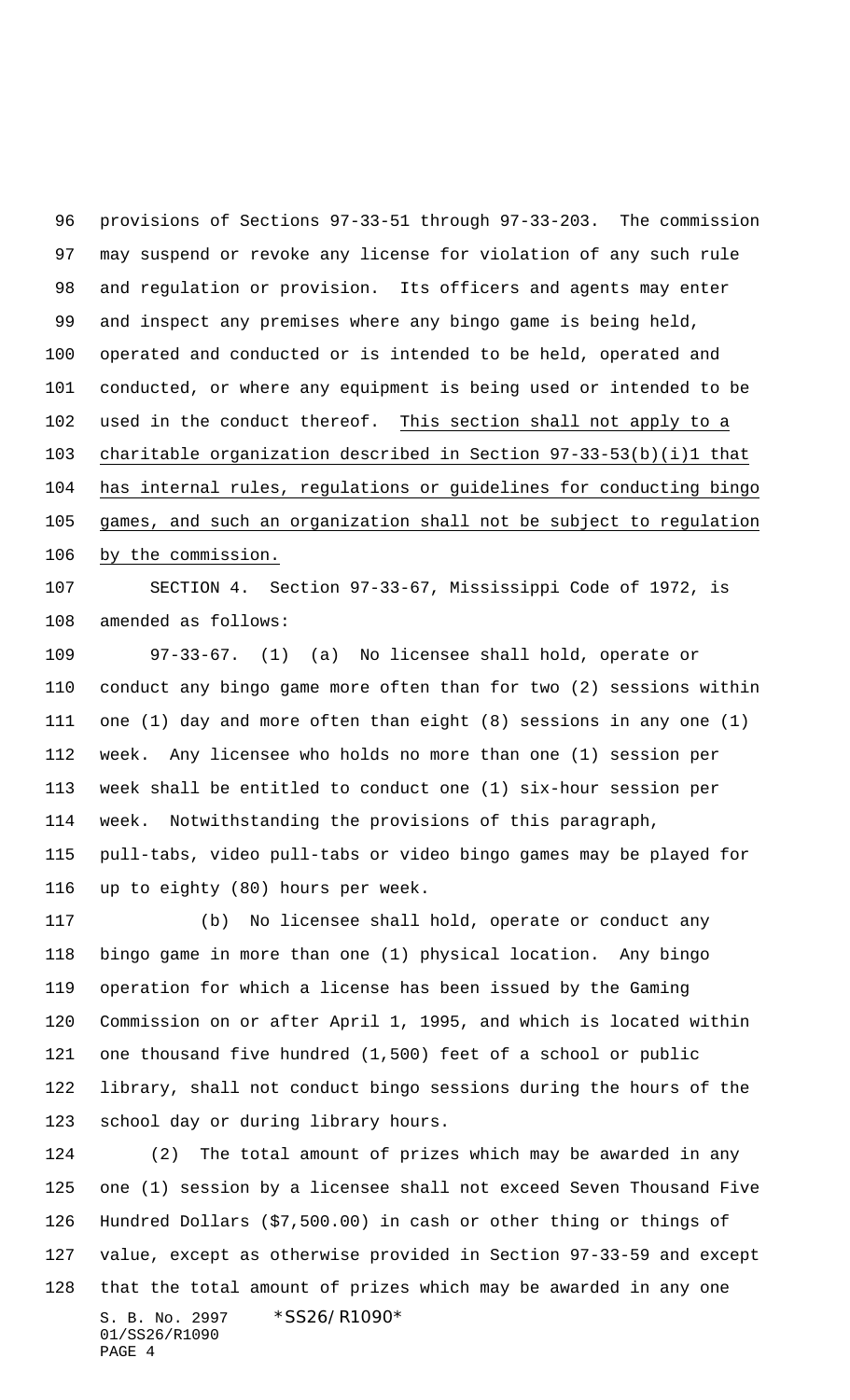(1) session shall not exceed Eight Thousand Dollars (\$8,000.00) if only one (1) session is held in any one (1) week. The Seven Thousand Five Hundred Dollars (\$7,500.00) and the Eight Thousand Dollars (\$8,000.00) limits do not include payback of pull-tabs or electronic representations. The commission shall establish by rule the method of calculating the value of anything offered as a prize.

 (3) Each licensee shall designate a supervisor and a sufficient number of alternate supervisors to be in charge of and primarily responsible for each session of a bingo game. Such individual shall be familiar with the provisions of Sections 97-33-51 through 97-33-203 and the rules and regulations of the commission. Such individual, or alternate who shall be designated as the bingo supervisor, shall supervise all activities of such session and be responsible for the conduct of all games of such session. The supervisor shall be present at all times on the premises during the session.

 (4) No licensee shall purchase or otherwise obtain any gaming supplies or equipment from any distributor, operator or manufacturer until it has first determined that the individual selling or otherwise offering such supplies or equipment has a valid license issued by the commission.

 (5) No licensee shall allow any person under eighteen (18) years of age to assist in the holding, operation or conduct of any bingo game. No licensee shall allow any person under eighteen (18) years of age to play a bingo game unless accompanied by his or her parent or legal guardian, except that a licensee may prohibit all persons under eighteen (18) years from entering the licensed premises by posting a written notice to that effect on the premises.

 (6) This section shall not apply to a charitable organization described in Section 97-33-53(b)(i)1 that has

S. B. No. 2997 \* SS26/R1090\* 01/SS26/R1090 PAGE 5 internal rules, regulations or guidelines for conducting bingo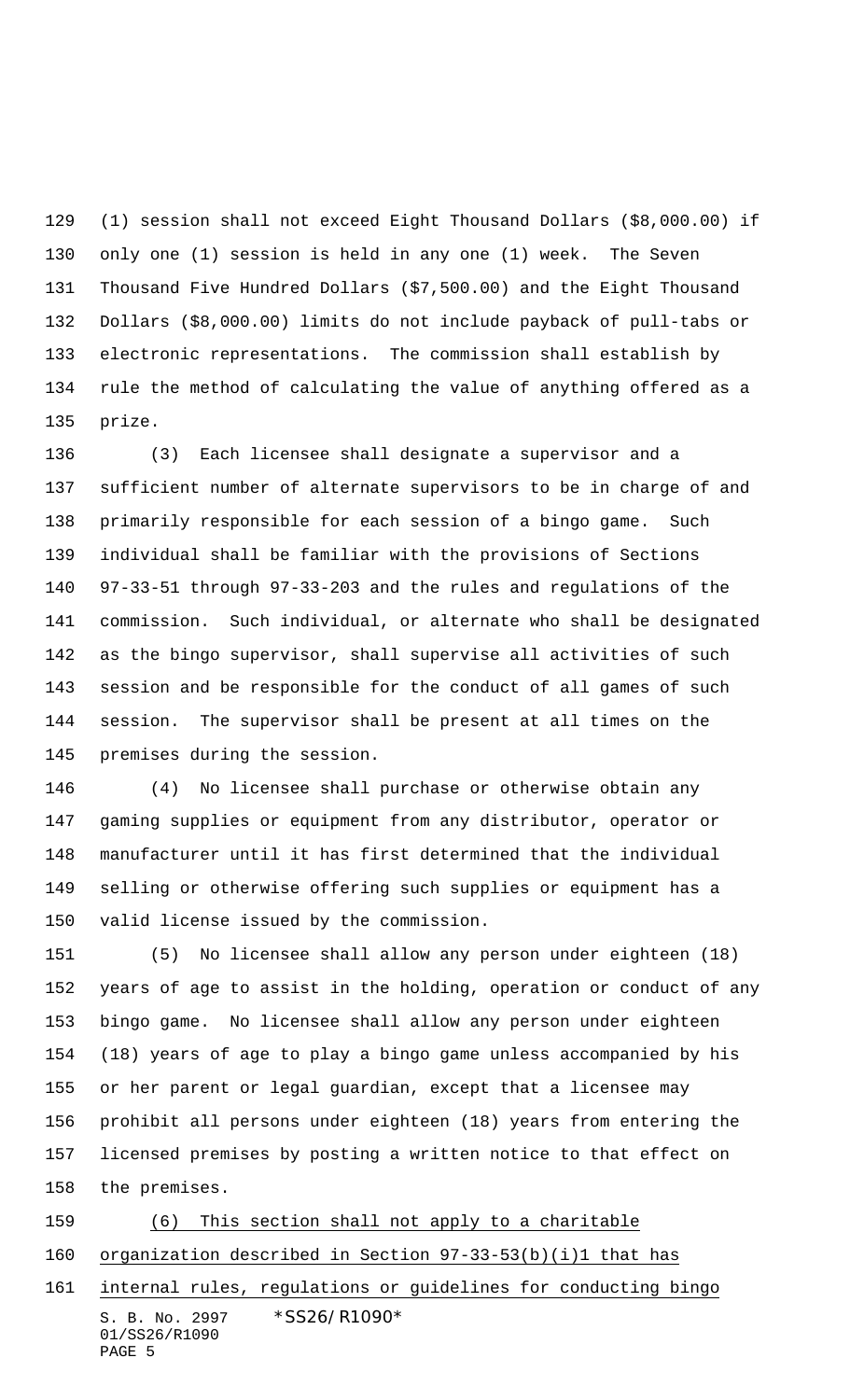games, and such an organization shall not be subject to regulation

by the commission.

 SECTION 5. Section 97-33-69, Mississippi Code of 1972, is amended as follows:

 97-33-69. (1) Except as otherwise provided in subsection (3) of this section, no person shall hold, operate, conduct or assist in holding, operating or conducting any bingo game under any license issued pursuant to Sections 97-33-51 through 97-33-81, except designated supervisors or alternate supervisors designated as provided for in Section 97-33-67(3).

 (2) Except as otherwise provided in subsection (3) of this section and as may be otherwise provided pursuant to subsection (10) of this section, no commission, salary, compensation, reward or recompense, including, but not limited to, granting or use of bingo cards without charge or at a reduced charge, shall be paid or given directly or indirectly to the bingo supervisor or alternate supervisor or any person related to such supervisor or alternate supervisor by blood, marriage or business relationship, for the holding, operating or conducting any licensed game or games of chance.

S. B. No. 2997 \*SS26/R1090\* 01/SS26/R1090 (3) Except as may be otherwise provided pursuant to subsection (10) of this section, any licensee may pay as compensation for all persons involved in the holding, operating or conducting of any licensed game or games of chance, an amount not to exceed Four Hundred Dollars (\$400.00) per session. Persons who may be compensated from the Four Hundred Dollars (\$400.00) per session amount may include the bingo supervisor or alternate supervisor, callers, runners and cashiers. Neither the bingo supervisor nor any alternate supervisor, or any person related to such supervisor by blood, marriage or business relationship, while being compensated as the bingo supervisor, shall receive any other compensation, directly or indirectly, from the licensee. No employee receiving compensation for the holding, operating or

```
PAGE 6
```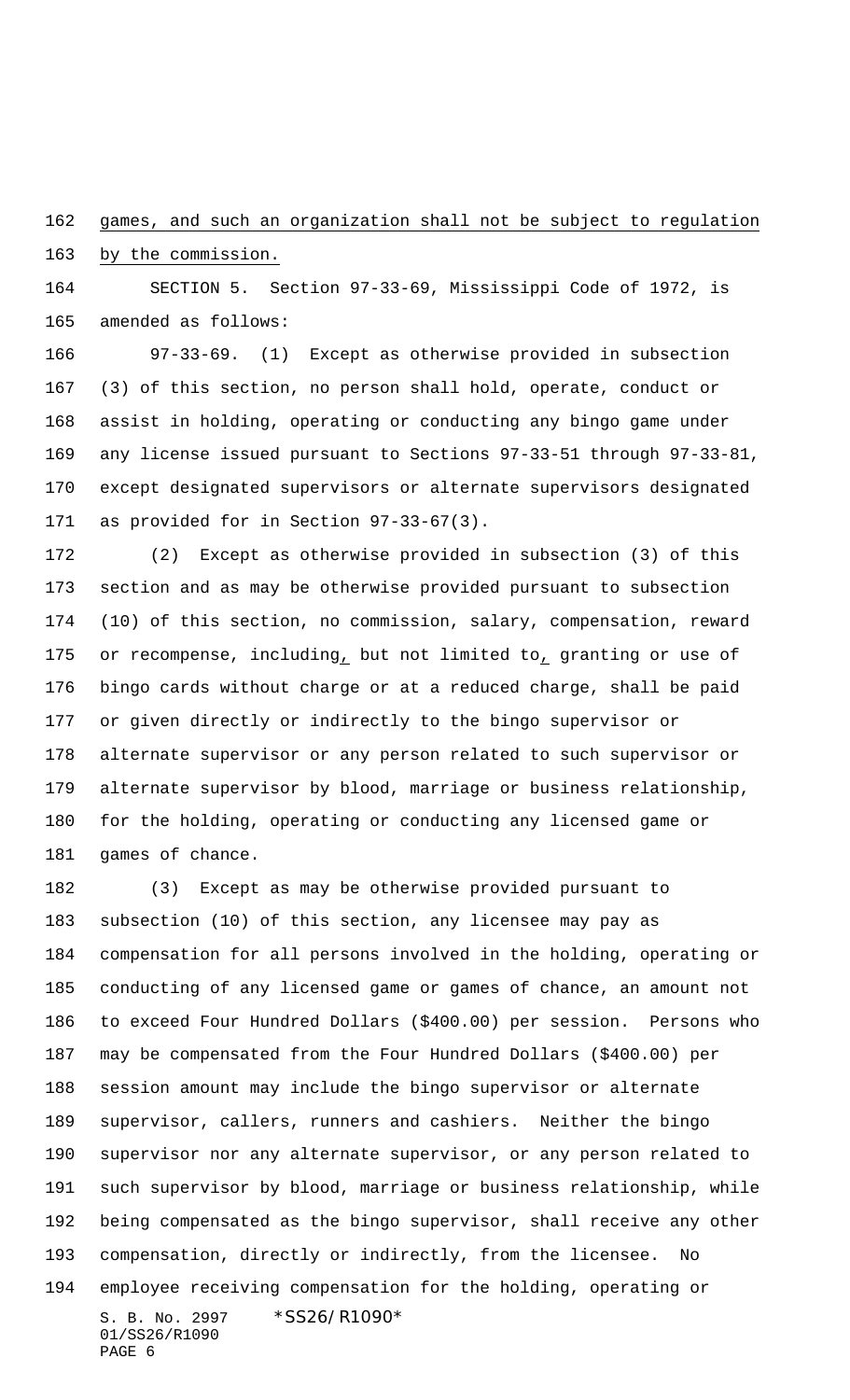conducting or assisting in the holding, operating or conducting of a bingo game shall receive compensation for more than one (1) job function.

 (4) (a) Any corporation, person or entity operating bingo games, under contract, for the benefit of organizations as prescribed in subsection (3) of this section shall be restricted to operating such games for a limit of one (1) such organization authorized to pay employees up to a maximum of Four Hundred Dollars (\$400.00) per session. Such corporation, person or entity shall only be authorized to conduct such sessions at one (1) physical location or building.

 (b) Any corporation, person or entity operating bingo games, under contract, for the benefit of organizations as prescribed in subsection (3) of this section shall have a written contract with the organization and shall be subject to any rules and regulations promulgated by the commission for the purpose of investigating or regulating contracting agents.

 (5) Except as may be otherwise provided pursuant to subsection (10) of this section, no manufacturer, operator, distributor, commercial lessor, or his agents or employees, who directly or indirectly leases premises, sells, leases, otherwise distributes gaming supplies or equipment, or furnishes any commodities or services, in relation to the conducting of any bingo game pursuant to Sections 97-33-51 through 97-33-203 shall take part in the holding, operation or conducting of a bingo game. However, nothing in this section shall prohibit the owner of a premises from having a representative present to protect his interests in the premises.

 (6) Except as may be otherwise provided pursuant to subsection (10) of this section, no bingo game shall be conducted with any supplies or equipment except such as shall be owned by the licensee, provided without payment of any compensation by the

S. B. No. 2997 \*SS26/R1090\* 01/SS26/R1090 PAGE 7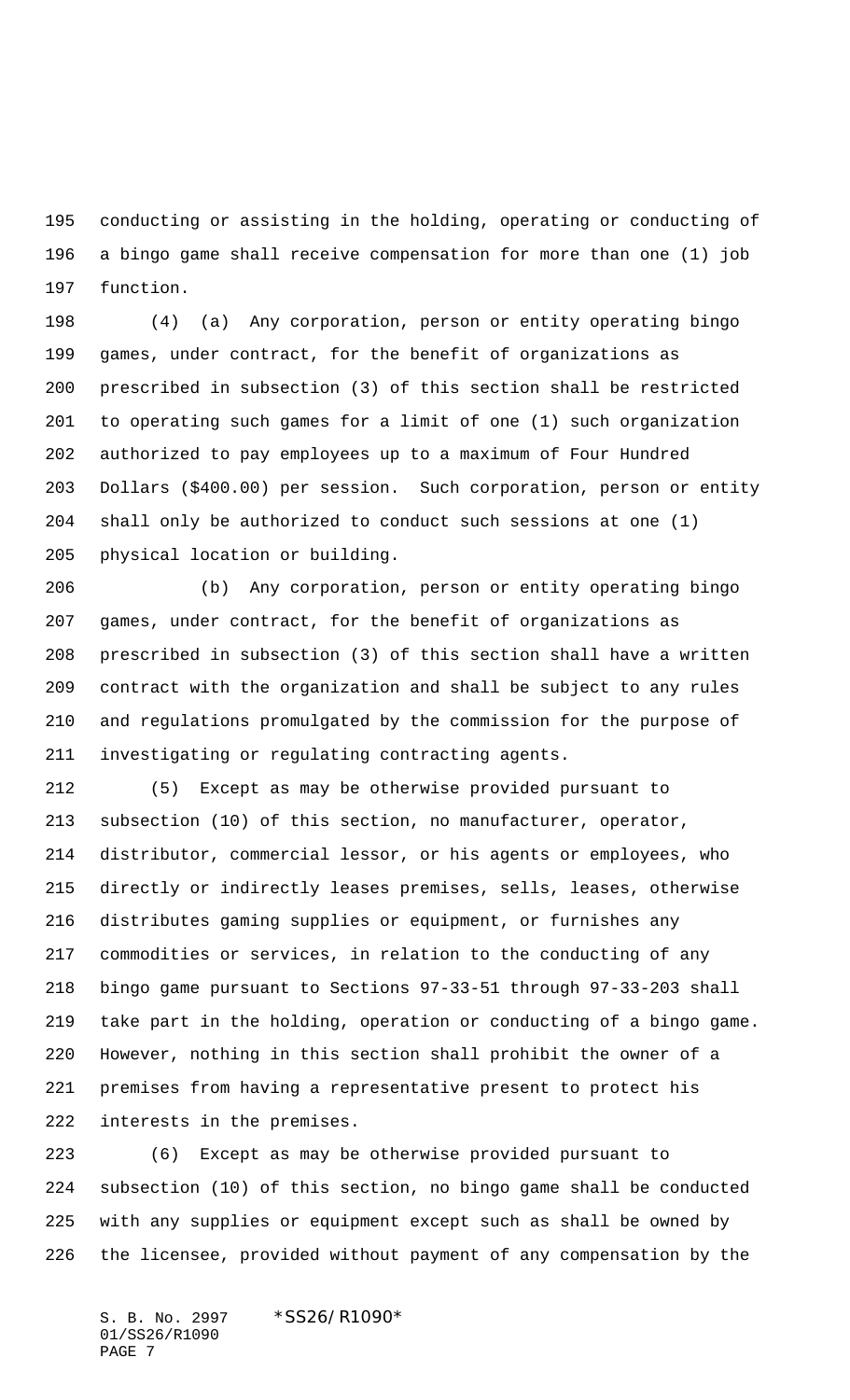licensee or purchased from a licensed manufacturer or distributor of such supplies or equipment.

 (7) Except as may be otherwise provided pursuant to subsection (10) of this section, no item of expense shall be incurred or paid in connection with the holding, operating or conducting of any bingo game by a licensee, except:

 (a) The actual and reasonable costs of purchasing or leasing necessary supplies, equipment and materials to be used exclusively in the holding, operating or conducting of the bingo game; and

 (b) The actual and reasonable costs incurred in obtaining and performing necessary bookkeeping, security and janitorial services for the holding, operating or conducting of the bingo game. The reasonableness of the amounts of, and the necessity for, an expense authorized by this subsection shall be determined by the commission.

 (8) Except as may be otherwise provided pursuant to subsection (10) of this section, no licensee shall pay any consulting fees to any person for any service performed in relation to the conducting of any charitable game of chance or concession fees to any person who provides refreshments to the participants in any such games.

 (9) Except as may be otherwise provided pursuant to subsection (10) of this section, no lease providing for a rental arrangement for premises or equipment shall provide for payment in excess of the reasonable market rental rate for such premises or equipment, and in no case shall any payment be based on a percentage of gross receipts or profits derived from a bingo game. Whether a market rental rate is reasonable shall be determined by the commission.

S. B. No. 2997 \* SS26/R1090\* (10) Administrative exceptions to the provisions of this section with regard to organizations which have demonstrated to the Mississippi Gaming Commission a practice of legitimate

```
01/SS26/R1090
PAGE 8
```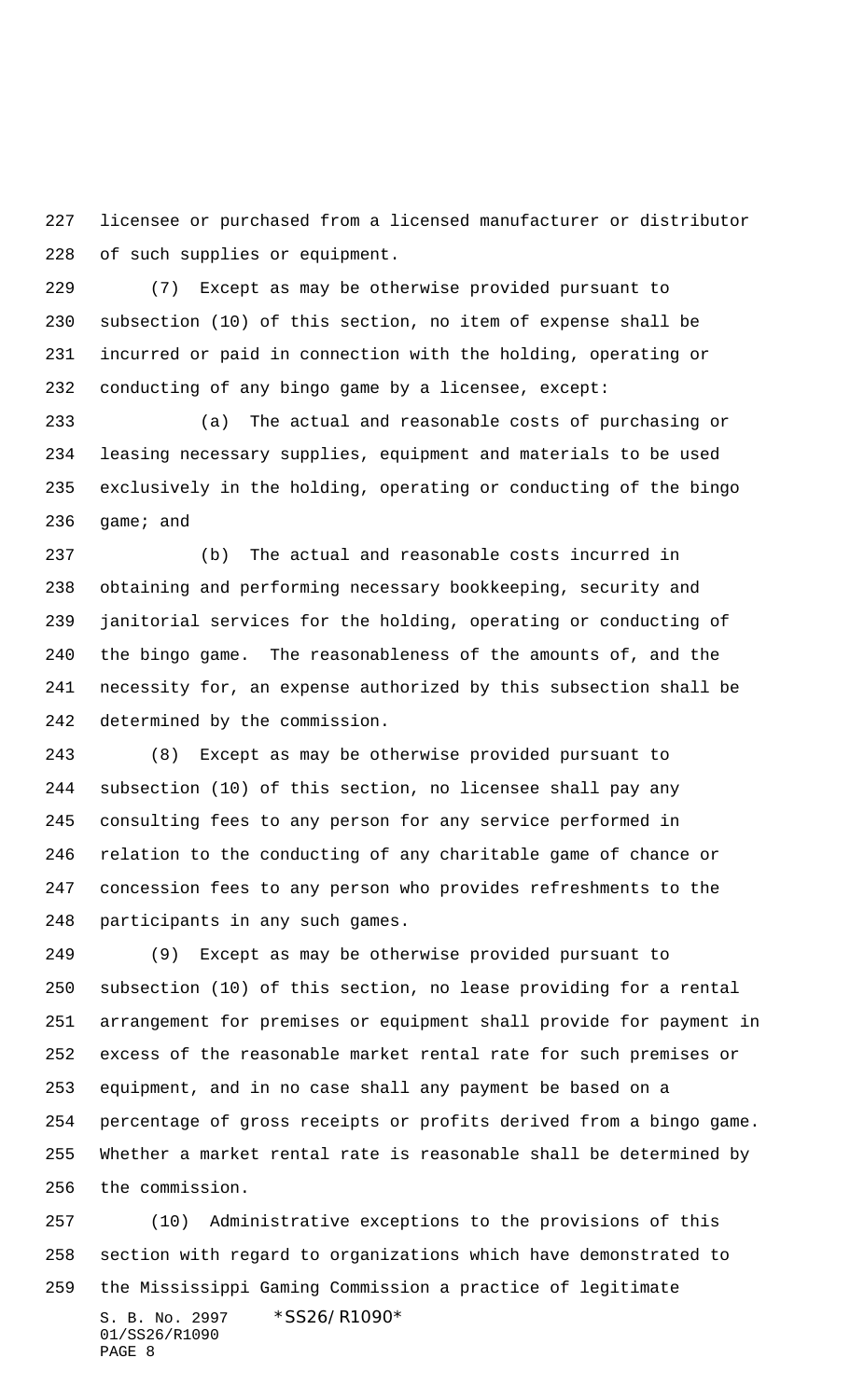operation of such games, may be made by the Mississippi Gaming Commission pursuant to its rules and regulations, as duly adopted and promulgated by the commission; provided that such an administrative exception shall be no more restrictive than the provision of law to which it is an exception.

 (11) This section shall not apply to a charitable organization described in Section 97-33-53(b)(i)1 that has internal rules, regulations or guidelines for conducting bingo games, and such an organization shall not be subject to regulation

by the commission.

 SECTION 6. Section 97-33-71, Mississippi Code of 1972, is amended as follows:

 97-33-71. (1) Except as may be otherwise provided pursuant to Section 97-33-107(k), the organization which held, operated or conducted the bingo game, and its bingo supervisor or supervisors who were in charge thereof, shall furnish to the commission the following information not less than quarterly:

 (a) A verified statement showing the amount of the gross receipts derived from each bingo game, which shall include receipts from the sale of shares, tickets or rights in any manner connected with participation in said game;

 (b) Each item of expense incurred or paid, and each 282 item of expenditure made or to be made;

 (c) The name and address of each person to whom each such item has been paid or is to be paid, with a detailed description of the merchandise purchased or the service rendered therefor;

 (d) The net profit derived from each such bingo game and the uses to which such net profit has been or is to be applied;

 (e) A list of prizes offered or given, with the respective values thereof;

S. B. No. 2997 \* SS26/R1090\* 01/SS26/R1090 PAGE 9 (f) The number of participants in each game.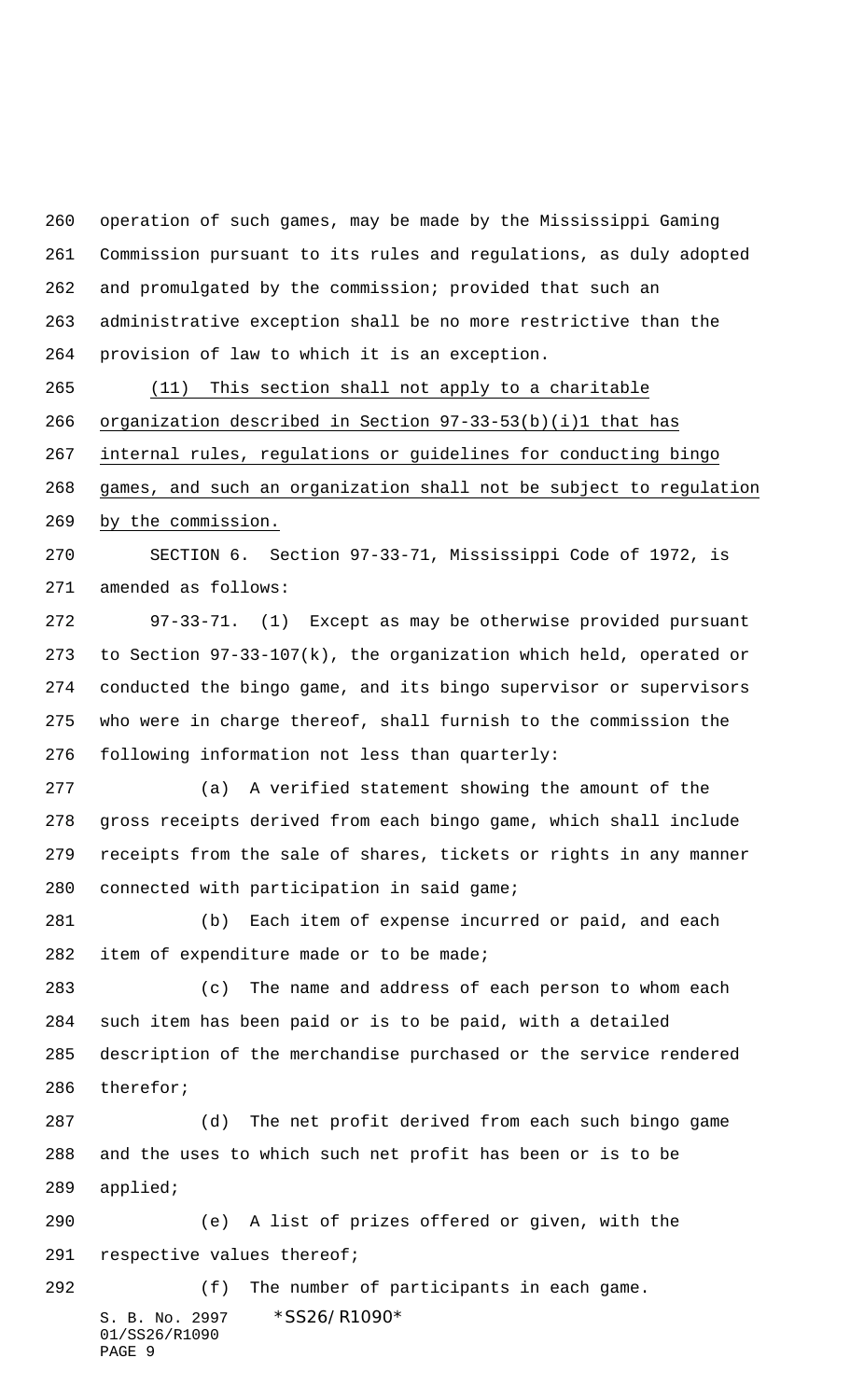(2) Each licensee shall maintain and keep such books and records as may be necessary to substantiate the particulars of each such report.

 (3) All licensees shall maintain records and submit reports as provided by rules of the commission. Such rules may require that all income of a licensee derived from charitable bingo games be recorded to the extent necessary to disclose gross and net income.

 (4) This section shall not apply to a charitable organization described in Section 97-33-53(b)(i)1 that has internal rules, regulations or guidelines for conducting bingo games, and such an organization shall not be subject to regulation by the commission.

 SECTION 7. Section 97-33-73, Mississippi Code of 1972, is amended as follows:

 97-33-73. (1) The Mississippi Gaming Commission shall have power to examine or to cause to be examined the books and records of any organization to which such license is issued so far as they may relate to any transactions connected with the holding and conducting of bingo and to examine any manager, officer, director, agent, member or employee thereof under oath in relation to the conduct of any such game, but any information so received shall not be disclosed except so far as may be necessary for the purpose of carrying out the provisions of Sections 97-33-51 through 97-33-203.

 (2) The State Tax Commission shall have the power to examine or to cause to be examined the books and records of any organization to which a license is issued for the purpose of determining compliance with the Charitable Bingo Law and any other laws and regulations and to conduct in-depth audits and investigation of the licensee.

S. B. No. 2997 \* SS26/R1090\* 01/SS26/R1090 (3) This section shall not apply to a charitable organization described in Section 97-33-53(b)(i)1 that has

```
PAGE 10
```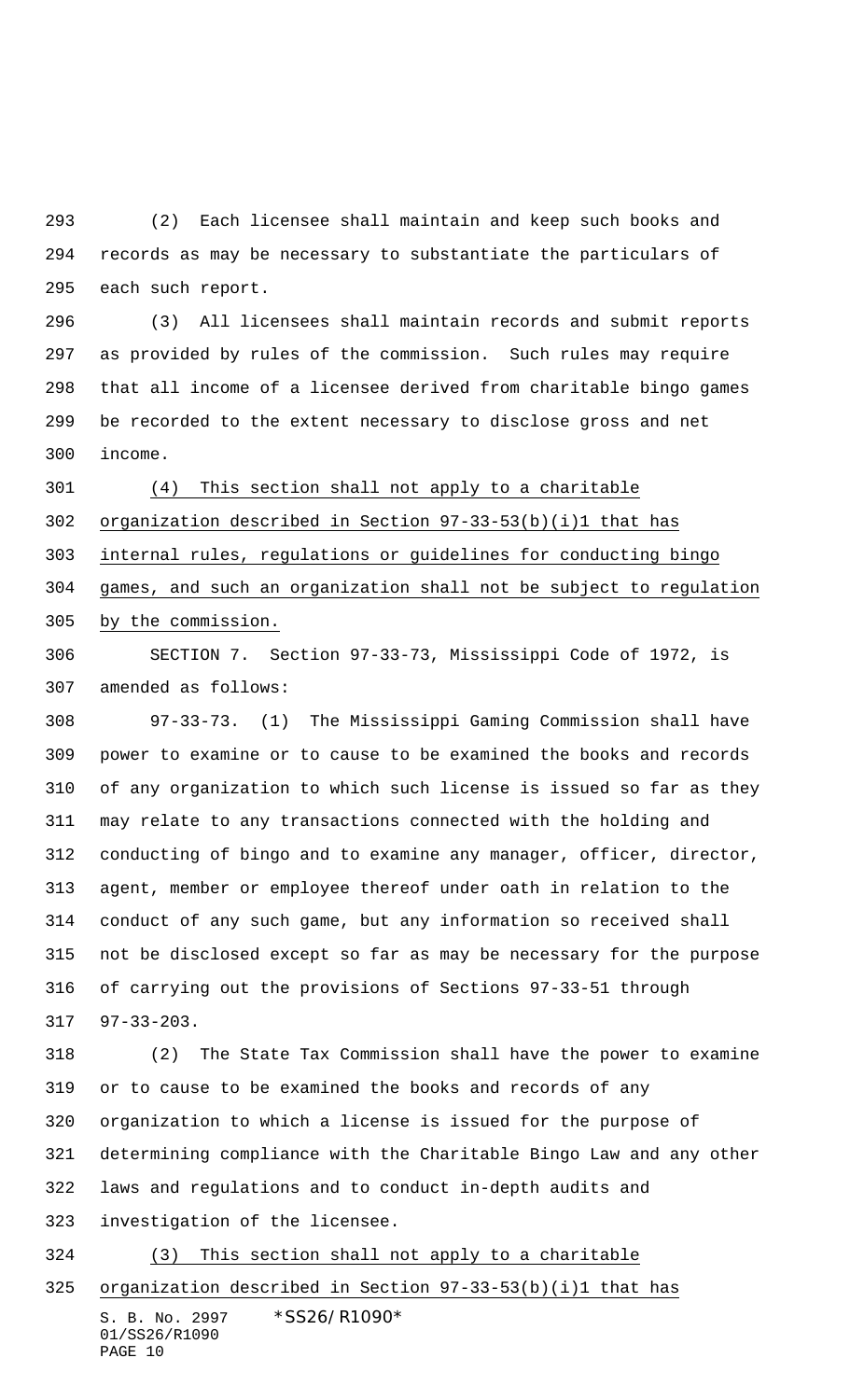internal rules, regulations or guidelines for conducting bingo games.

 SECTION 8. Section 97-33-75, Mississippi Code of 1972, is amended as follows:

 97-33-75. (1) Any person, association or corporation violating any provision of Sections 97-33-51 through 97-33-203 or any rule or regulation of the commission shall be subject to a fine imposed by the commission and to suspension or revocation of its license.

 (2) Any person who commits any of the following acts, upon conviction, shall be fined not more than Five Thousand Dollars (\$5,000.00) or imprisoned for one (1) year, or both:

 (a) Making any false statement in any application for a license under Sections 97-33-51 through 97-33-203, or in any official report to the commission;

 (b) Holding, operating or conducting any bingo game without a license;

 (c) Knowingly falsifying or making any false entry in any books or records, with respect to any transaction connected with the holding, operating or conducting of any bingo game;

 (d) Refusing to allow the commission access to any premises where a game of chance is being conducted or to any book, record or document relating to such conduct;

 (e) Intentionally causing, aiding, abetting or conspiring with another to cause any person to violate any provision of Sections 97-33-51 through 97-33-203;

 (f) Possessing, displaying, selling or otherwise furnishing to any person any pull-tabs, except as provided for in Section 97-33-77.

 (3) Any person who violates any other provision of Sections 97-33-51 through 97-33-203 that is not listed in this section may be imprisoned for not more than six (6) months or fined not more than Five Hundred Dollars (\$500.00), or both.

S. B. No. 2997 \* SS26/R1090\* 01/SS26/R1090 PAGE 11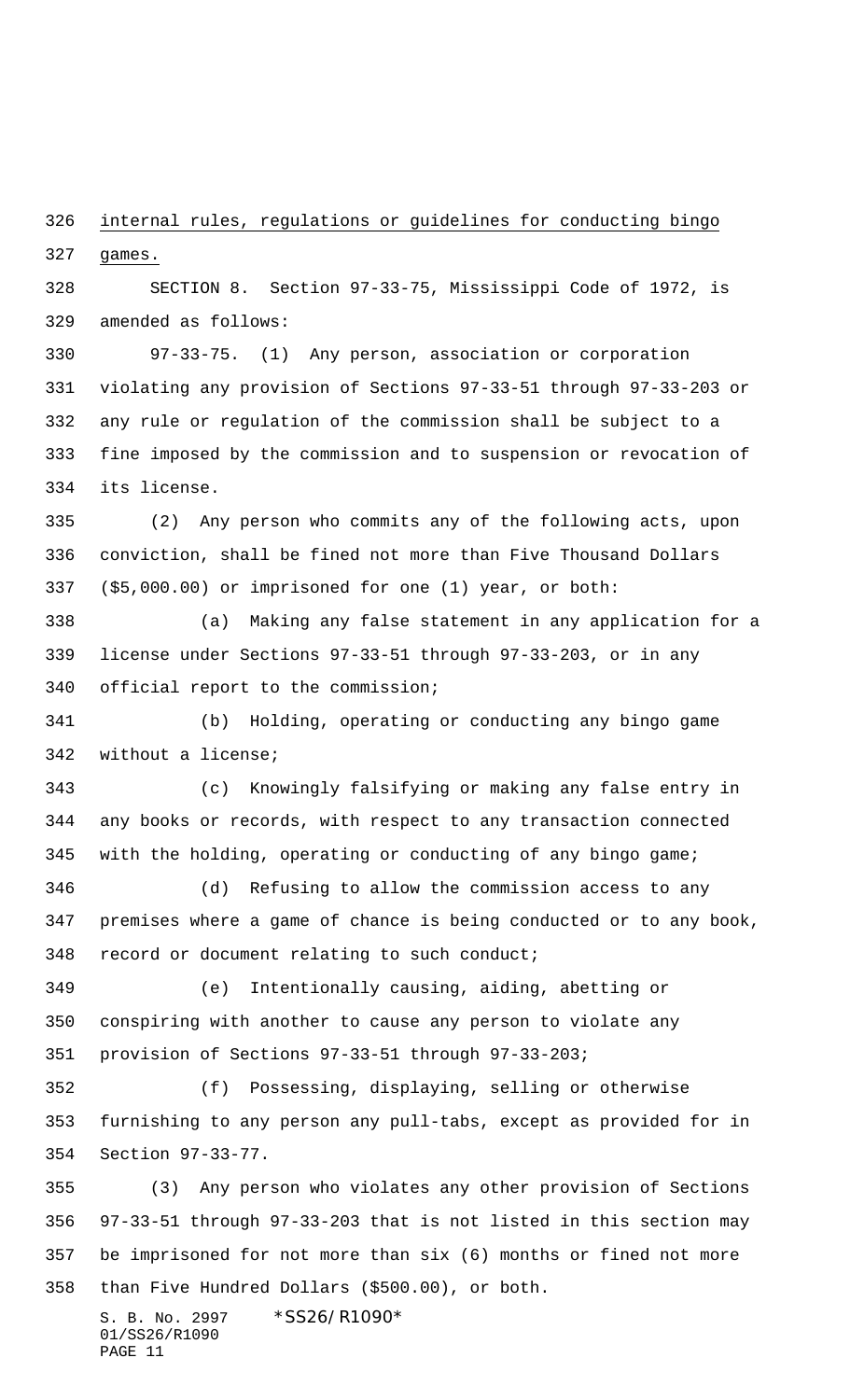(4) Any conviction of any person pursuant to subsections (2) and (3) of this section shall constitute cause for revocation of the license of such person or the organization with which such person is affiliated.

 (5) This section shall not apply to a charitable organization described in Section 97-33-53(b)(i)1 that has internal rules, regulations or guidelines for conducting bingo games, and such an organization shall not be subject to regulation by the commission.

 SECTION 9. Section 97-33-77, Mississippi Code of 1972, is amended as follows:

 97-33-77. (1) No organization, distributor, manufacturer, or any representative thereof, either with knowledge or in circumstances whereunder he reasonably should have known, shall possess, display, put out for play, sell or otherwise furnish to any person any pull-tabs:

 (a) In which the winning pull-tabs have not been completely and randomly distributed and mixed among all other pull-tabs in the deal;

 (b) In which the location or approximate location of any of the winning pull-tabs can be determined in advance of opening the pull-tabs in any manner or by any device, including, but not limited to, any pattern in the manufacture, assembly, or packaging of pull-tabs by the manufacturer, by any markings on the pull-tabs or container, or by the hue of a light; or

 (c) Which does not conform in any respect to these requirements as to manufacturer, assembly or packaging.

 (2) A distributor shall not purchase or be furnished any pull-tabs from a manufacturer of pull-tabs unless all of the following conditions are met:

 (a) The manufacturer's label or trademark has been registered with the Mississippi Gaming Commission.

S. B. No. 2997 \*SS26/R1090\* 01/SS26/R1090 PAGE 12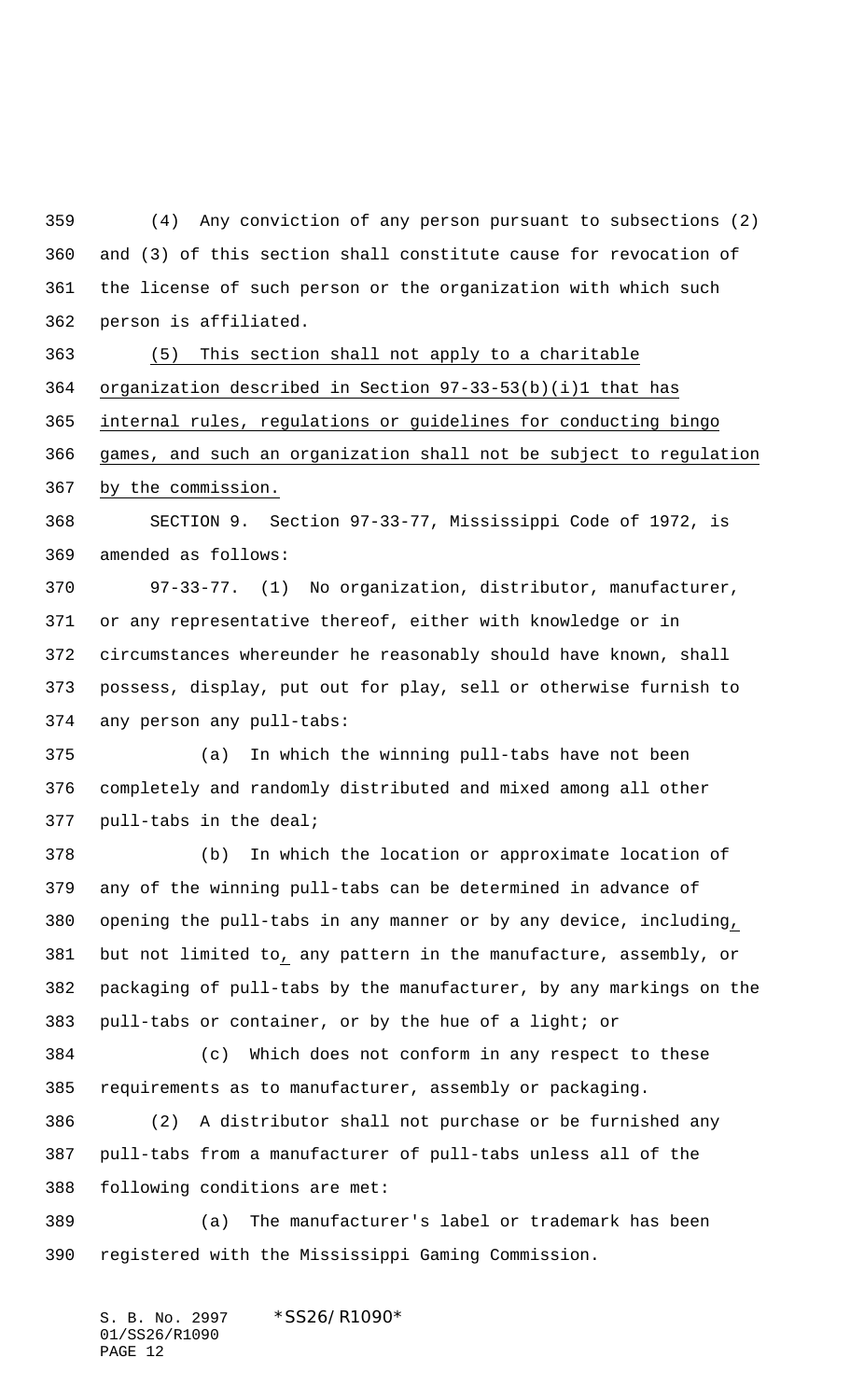(b) Each individual pull-tab manufactured has conspicuously set forth on it the name of the manufacturer or a label or trademark which identifies its manufacturer.

 (c) The pull-tab is of a type approved by the commission for use in Mississippi.

 (3) This section shall not apply to a charitable organization described in Section 97-33-53(b)(i)1 that has internal rules, regulations or guidelines for conducting bingo

 games, and such an organization shall not be subject to regulation by the commission.

 SECTION 10. Section 97-33-79, Mississippi Code of 1972, is amended as follows:

 97-33-79. (1) No person or other entity shall fabricate, concoct or manufacture any supplies or equipment for use in the conducting of any bingo game authorized under Sections 97-33-51 through 97-33-203, including, but not limited to, bingo equipment, pull-tabs or electronic representations within this state or for use within this state without having obtained a manufacturer's license from the commission.

 (2) No person or other entity shall sell, offer for sale, or otherwise furnish any other person any supplies or equipment of use in the conduct of any bingo game authorized under Sections 97-33-51 through 97-33-203, including, but not limited to, bingo equipment and pull-tabs without having obtained a distributor's or operator's license from the commission.

 (3) No person licensed as a manufacturer, distributor or operator shall sell or otherwise make available any such gaming supplies or equipment to any individual unless he has first determined that the individual is a licensed distributor or is acting as an agent of an organization which has a valid license issued by the commission.

S. B. No. 2997 \* SS26/R1090\* 01/SS26/R1090 PAGE 13 (4) No manufacturer, distributor or operator of gaming supplies or equipment shall directly or indirectly give gifts,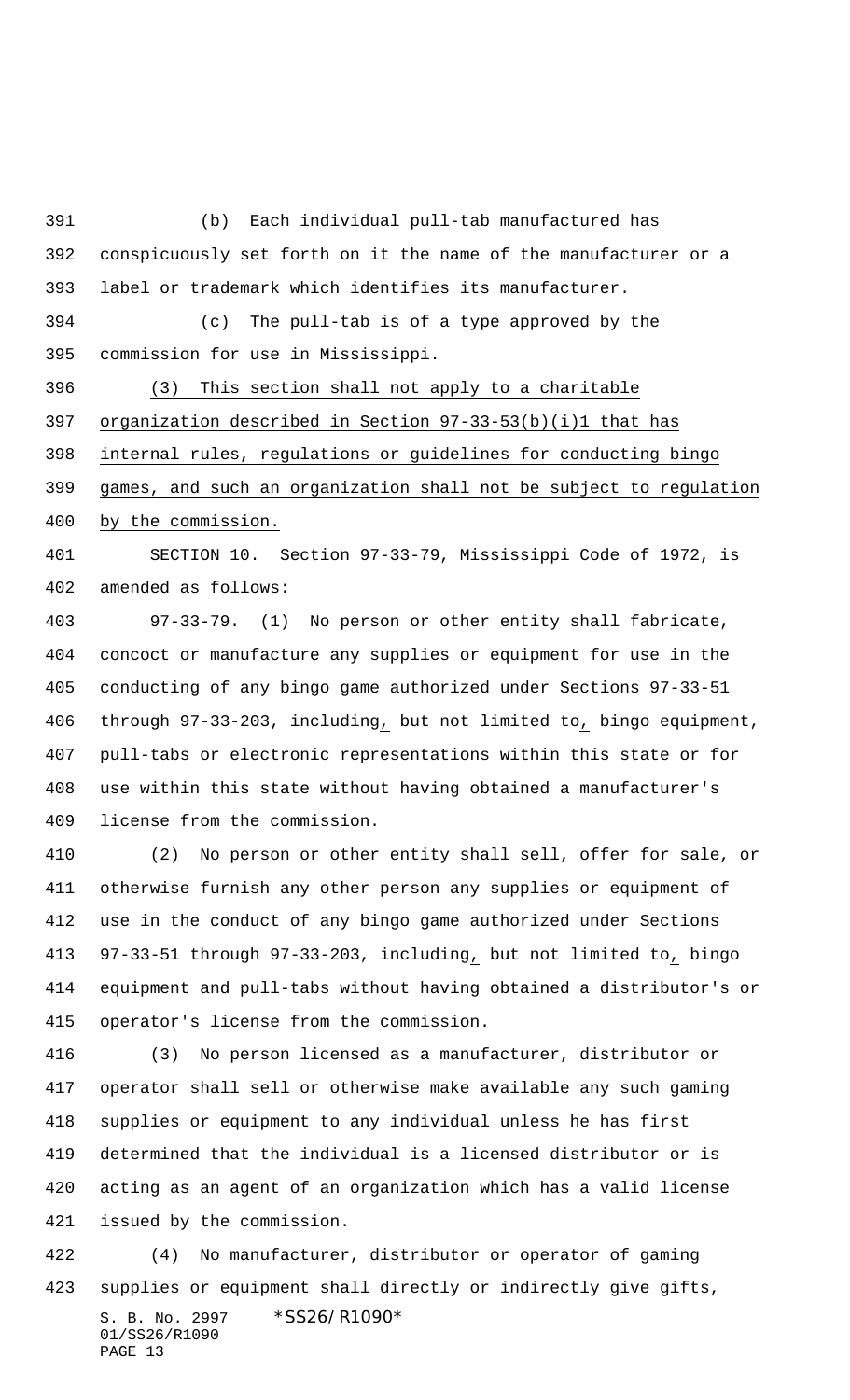trips, prizes, premiums or other such gratuities to any charitable gaming organization, its employees or commercial lessors.

 (5) Each manufacturer, distributor or operator of gaming supplies or equipment shall maintain records and submit reports as required by rules of the commission. The rules may require maintenance of purchase and sale invoices of all gaming supplies and equipment manufactured or distributed, whether by sale, lease, rental, loan or donation, to any charitable gaming organization.

(6) This section shall not apply to a charitable

organization described in Section 97-33-53(b)(i)1 that has

internal rules, regulations or guidelines for conducting bingo

 games, and such an organization shall not be subject to regulation by the commission.

 SECTION 11. Section 97-33-81, Mississippi Code of 1972, is amended as follows:

 97-33-81. (1) No organization which conducts charitable bingo games shall be a manufacturer, distributor or operator of supplies or equipment for such games.

 (2) No officer, director or manager of an organization which conducts charitable bingo games shall:

 (a) Have a direct or indirect financial interest in any entity which manufactures or distributes supplies or equipment for charitable bingo games;

 (b) Serve as an officer, director, shareholder, proprietor or employee of an entity which manufactures or distributes supplies or equipment for charitable bingo games; or (c) Serve as an officer, director, shareholder, proprietor or employee of a commercial lessor who leases

 buildings, structures or premises to organizations licensed under the provisions of Sections 97-33-51 through 97-33-203.

 (3) No entity which manufactures or distributes supplies or equipment for charitable bingo games of chance; no officer,

S. B. No. 2997 \* SS26/R1090\* 01/SS26/R1090 PAGE 14 456 director, shareholder, proprietor or employee of such entity; and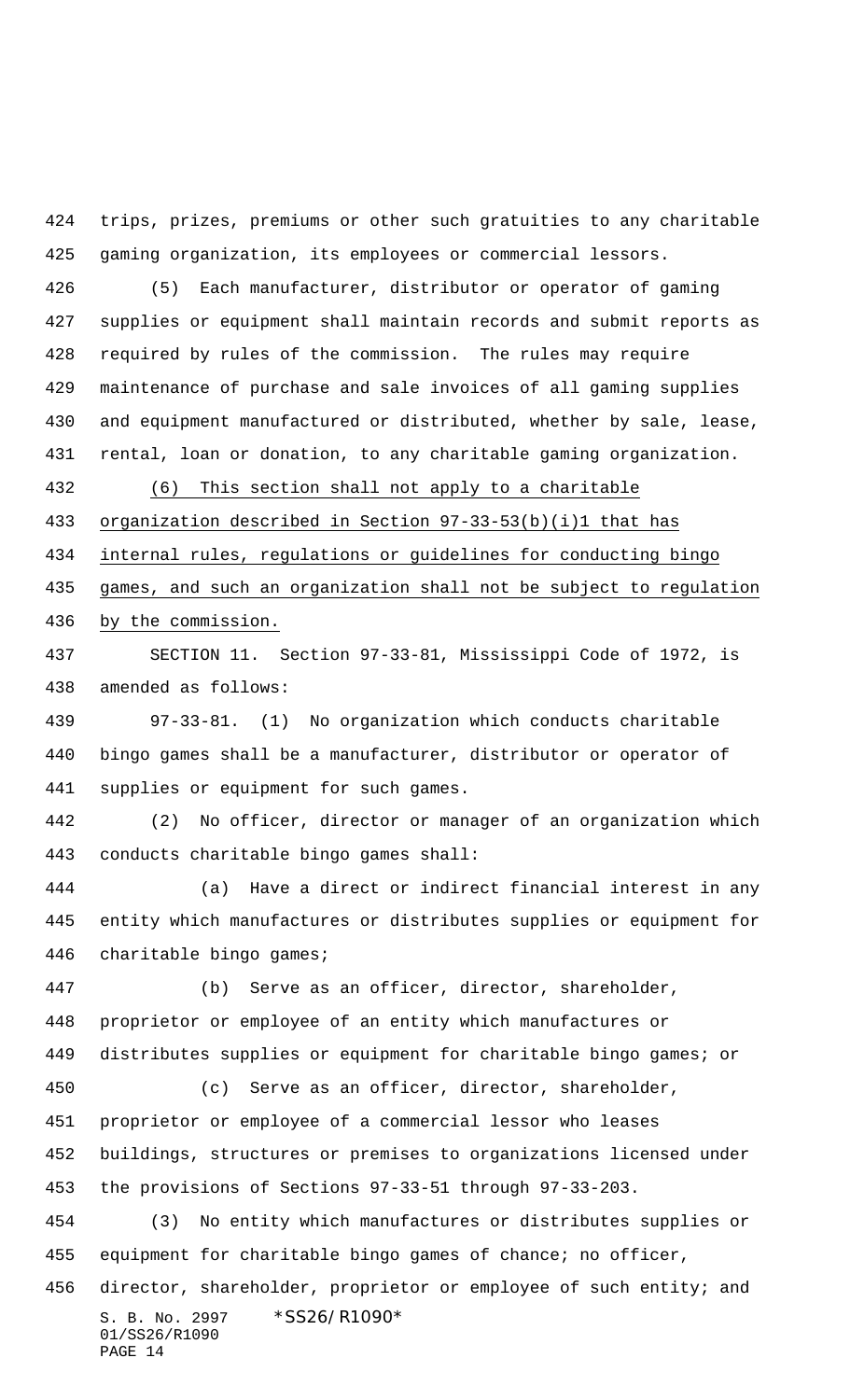no person having a direct or indirect financial interest in such an entity shall lease premises, directly or indirectly, to an organization for purposes of conducting charitable bingo games of chance.

 (4) No entity or person described in subsection (1), (2) or (3) of this section shall serve as a commercial lessor.

(5) This section shall not apply to a charitable

organization described in Section 97-33-53(b)(i)1 that has

 internal rules, regulations or guidelines for conducting bingo games.

 SECTION 12. Section 97-33-107, Mississippi Code of 1972, is amended as follows:

 97-33-107. In connection with its regulation of charitable bingo games, the commission shall have the following functions, duties and responsibilities:

 (a) To issue and renew annual state licenses required by law for organizations conducting bingo games and for manufacturers, distributors or operators of supplies or equipment for such games;

 (b) To assess and collect fees not to exceed two and one-half percent (2-1/2%) of the net proceeds of pull-tabs, electronic bingo machines and electronic pull-tab machines, which fees shall be limited to the amounts necessary to administer the Charitable Bingo Law;

S. B. No. 2997 \* SS26/R1090\* 01/SS26/R1090 PAGE 15 (c) To assess and collect fees equal to one percent (1%) of the gross proceeds of each bingo session conducted by a Class "A" charitable organization and equal to one-half of one percent (1/2 of 1%) of the gross proceeds of each bingo session conducted by a Class "B" or a Class "C" charitable organization; provided, however, that the fees assessed and collected under this subsection (c) shall not apply to pull-tabs, electronic bingo machines or electronic pull-tab machines as described in subsection (b) above; and provided, that the fees shall not be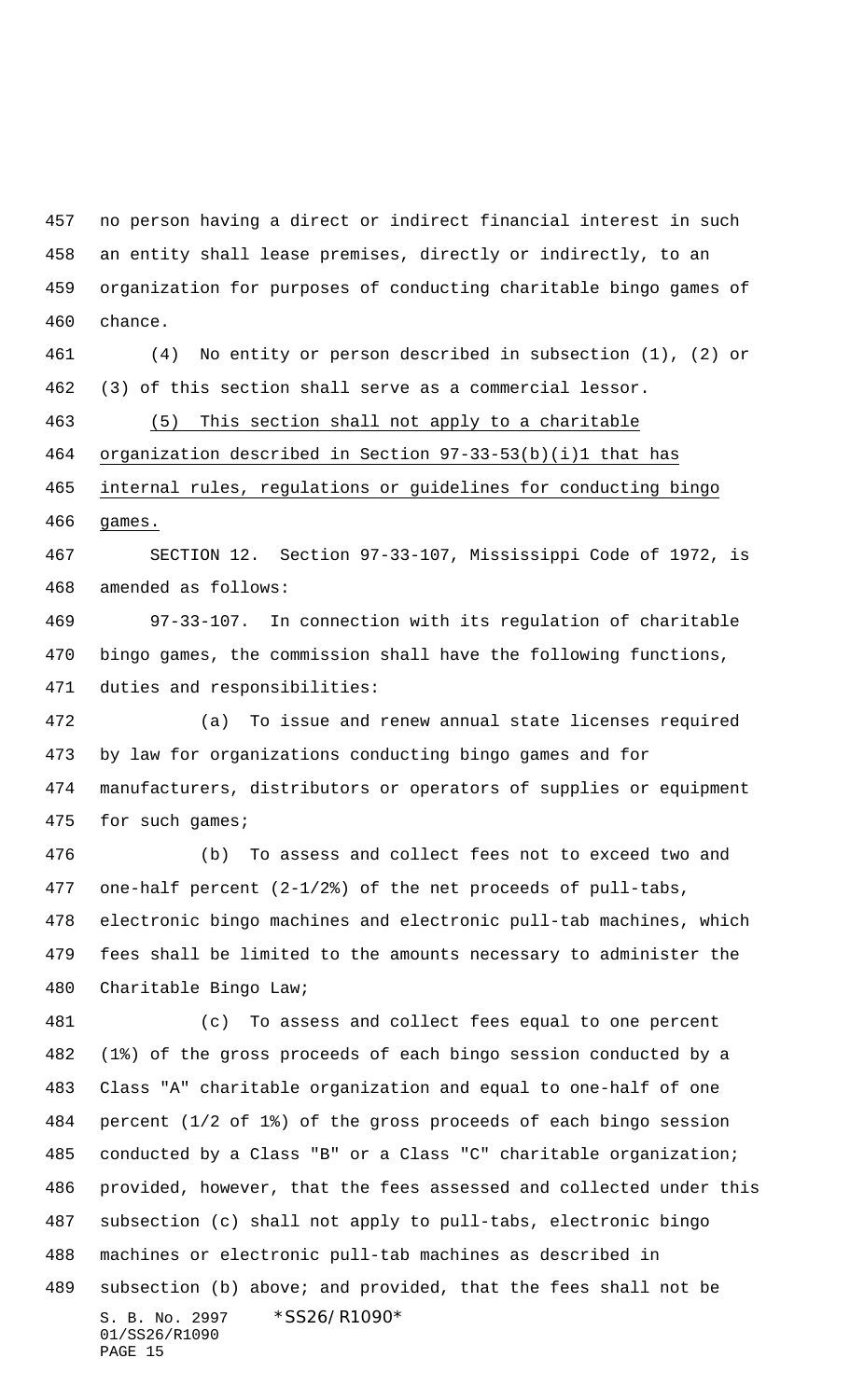collected in any bingo session held by a religious organization which has been in existence for ten (10) years or longer, held on the premises owned by the religious organization, and held without any person being compensated for operating the game, and until the gross proceeds of bingo games conducted by such organization exceed Fifty Thousand Dollars (\$50,000.00) during the calendar year;

 (d) To deny applications for licensure or license renewal and to issue orders for suspension or revocation of licenses issued pursuant to Sections 97-33-51 through 97-33-203;

 (e) To monitor licensees to ensure compliance with all provisions of law and regulations relative to charitable bingo games through routine scheduled and unscheduled inspections, investigations and audits;

 (f) To enforce all provisions of law and regulations relative to charitable bingo games and to assist local law enforcement agencies in these enforcement responsibilities and bingo enforcement agents shall have the powers of a peace officer;

 (g) To establish and assess penalties for violations of regulations relative to charitable bingo games;

S. B. No. 2997 \* SS26/R1090\* 01/SS26/R1090 PAGE 16 (h) To familiarize the members of organizations which conduct charitable bingo games of chance, with provisions of the Charitable Bingo Law and other applicable laws and regulations; (i) To adopt rules and regulations to provide for the sale or transfer of surplus supplies or equipment from one licensed organization to another and such other rules and regulations as are necessary to carry out the purposes and functions of Sections 97-33-51 through 97-33-203, including the adoption of rules and regulations pursuant to Section 97-33-69(10) which may provide for differing requirements, with regard to the number of participants, sessions, amount of prizes offered, proceeds received or other factors which affect the regulatory and administrative burdens on organizations operating charitable bingo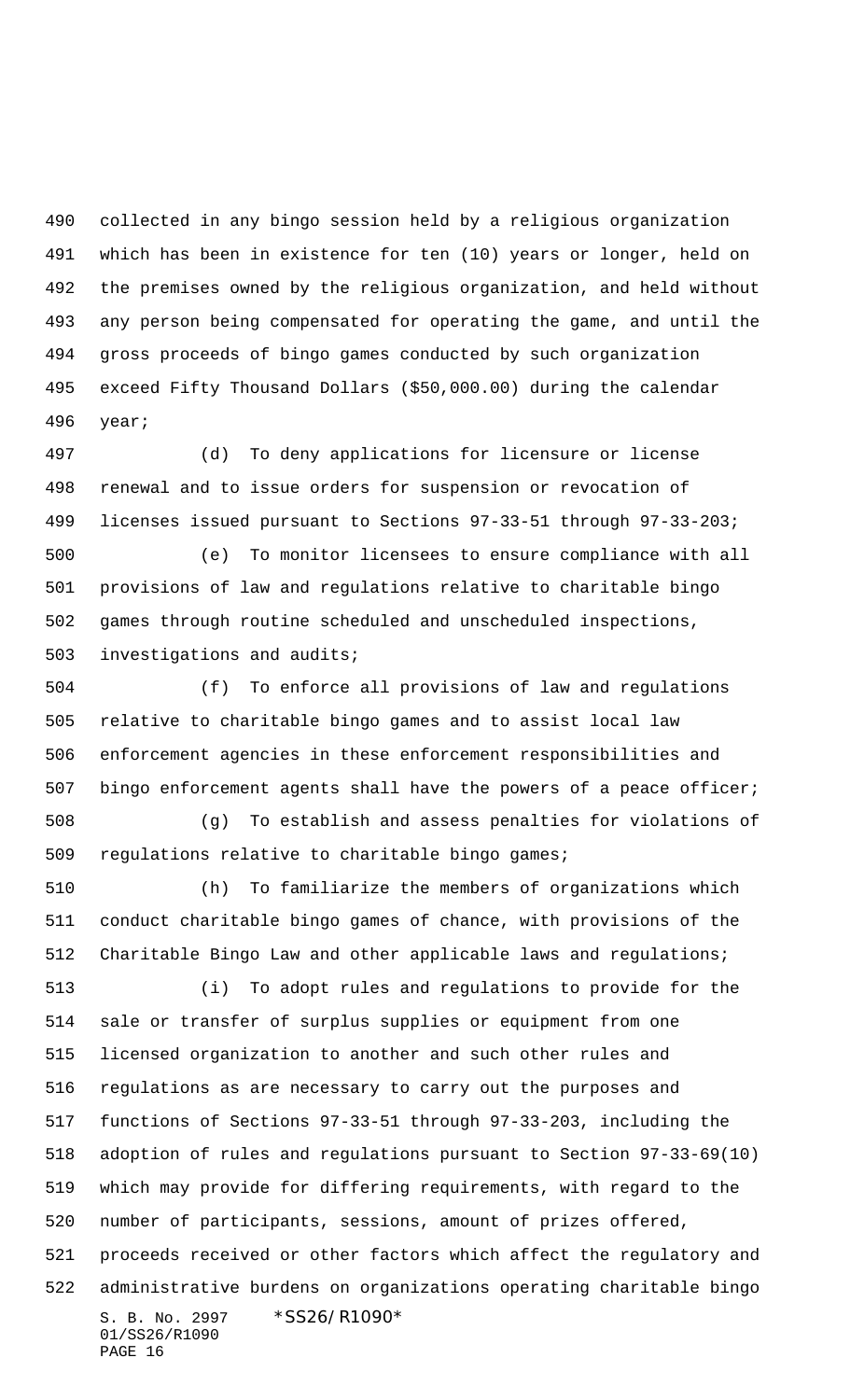games, for a certain class of organizations, provided that such rules and regulations shall be no more restrictive than the 525 provisions of law that govern such factors;

 (j) To prescribe rules and regulations creating a class of organizations that are exempt from the purchase of reprinted tickets as provided for in paragraph (c) of this section based on the number of participants or the amount of prizes offered or other factors which affect the regulatory and administrative burdens on the organizations imposed by the commission; and

 (k) To establish the classes described in this paragraph of charitable organizations that are licensed to conduct bingo games and to prescribe rules and regulations to provide for differing reporting requirements imposed upon each different class; provided that such rules and regulations shall be no more restrictive than the provisions of law that relate to reporting requirements. Such classes of organizations are as follows:

 (i) Class "A" shall be composed of licensed charitable organizations which conduct bingo games in which the prizes awarded total an aggregate amount in excess of Five Thousand Dollars (\$5,000.00) per session;

 (ii) Class "B" shall be composed of licensed charitable organizations which conduct bingo games in which the prizes awarded total an aggregate amount of not less than Two Thousand Five Hundred Dollars (\$2,500.00) and not more than Five Thousand Dollars (\$5,000.00);

 (iii) Class "C" shall be composed of licensed charitable organizations which conduct bingo games in which the prizes awarded total an aggregate amount of less than Two Thousand Five Hundred Dollars (\$2,500.00).

 This section shall not apply to a charitable organization described in Section 97-33-53(b)(i)1 that has internal rules, regulations or guidelines for conducting bingo games.

S. B. No. 2997 \*SS26/R1090\* 01/SS26/R1090 PAGE 17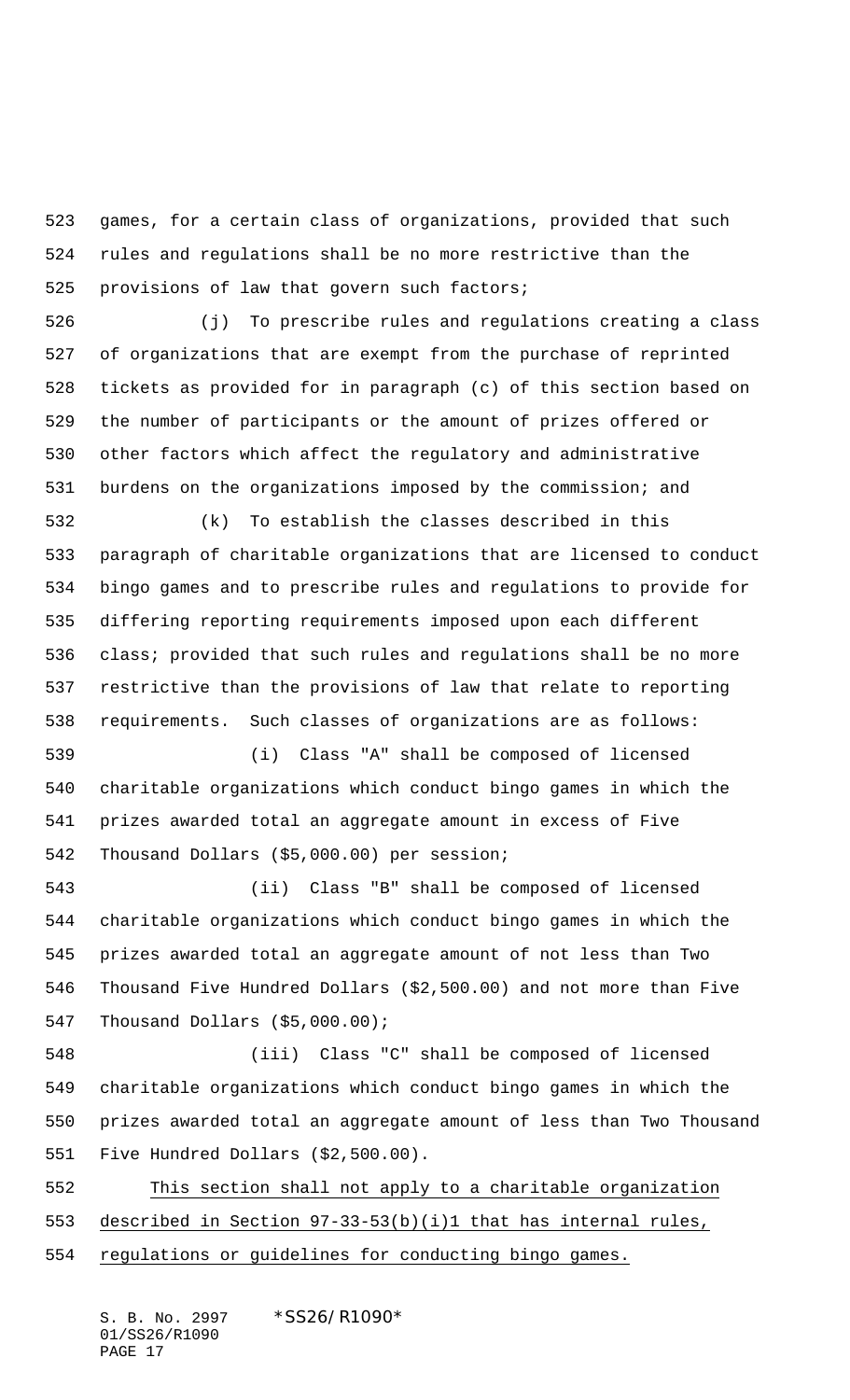SECTION 13. Section 97-33-109, Mississippi Code of 1972, is amended as follows:

 97-33-109. (1) The commission shall monitor the conduct or business of licensees, both on a routine scheduled and an unscheduled basis, to the extent necessary to ensure compliance with the provisions of charitable bingo game laws and regulations of the state.

 (2) In carrying out its enforcement responsibilities, the commission may:

 (a) Inspect and examine all premises in which charitable bingo games are conducted or supplies or equipment for such games are manufactured and distributed;

 (b) Inspect all such supplies and equipment in, upon or about such premises;

 (c) Seize and remove from such premises and impound such supplies and equipment for the purpose of examination and inspection pursuant to an appropriate court order;

 (d) Demand access to and audit and inspect books and records of licensees for the purpose of determining compliance with laws and regulations relative to charitable bingo games;

(e) Conduct in-depth audits and investigations; and

 (f) Mandate that internal controls be executed in accordance with the provisions of the Charitable Bingo Law and other applicable laws and regulations.

 (3) The commission shall require licensees to maintain records and submit reports.

 (4) In addition to license revocation or suspension or any criminal penalty imposed, the commission may assess a fine against any person who violates any law or regulation relative to charitable bingo games. Such a fine shall only be assessed after notice and an opportunity for a hearing to be held.

S. B. No. 2997 \* SS26/R1090\* 01/SS26/R1090 PAGE 18 (5) All departments, commissions, boards, agencies, officers and institutions of the state, and all subdivisions thereof, shall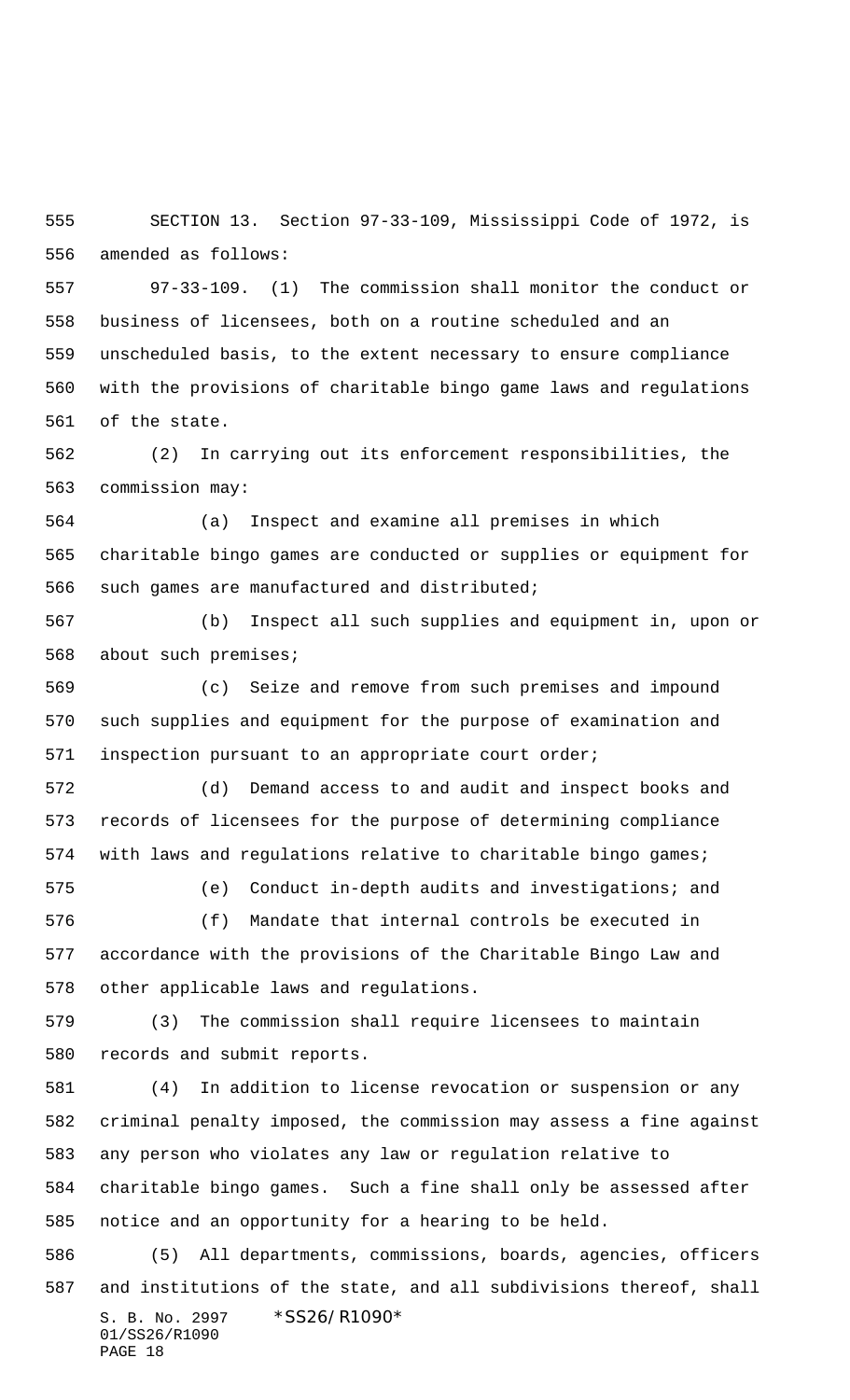cooperate with the commission in carrying out its enforcement responsibilities.

 (6) The Attorney General shall be the attorney for the commission in regard to its duties to regulate the Charitable Bingo Law and he shall represent it in all legal proceedings and shall prosecute any civil action for a violation of the provisions of Sections 97-33-51 through 97-33-203 or the rules and regulations of the commission.

 (7) It is the duty of the sheriffs, deputy sheriffs and police officers of this state to assist the commission in the enforcement of the provisions of Sections 97-33-51 through 97-33-203 and to arrest and complain against any person violating the provisions of Sections 97-33-51 through 97-33-203. It is the duty of the district attorneys of this state to prosecute all violations of the provisions of Sections 97-33-51 through 97-33-203 if requested to do so by the commission.

 (8) (a) Whenever any person who is a resident of the State of Mississippi has reason to believe that a person or organization is or has violated the provisions of Sections 97-33-51 through 97-33-203 and that proceedings would be in the public interest, he may bring an action in the name of the state against such person to restrain by temporary or permanent injunction such violation, upon at least five (5) days' summons before the hearing of the action. The action shall be brought in the chancery or county court of the county in which such violation has occurred or, with consent of the parties, may be brought in the chancery or county court of the county in which the State Capitol is located. The said courts are authorized to issue temporary or permanent injunctions to restrain and prevent violations of Sections 97-33-51 through 97-33-203, and such injunctions shall be issued without bond.

S. B. No. 2997 \* SS26/R1090\* 01/SS26/R1090 PAGE 19 (b) Any person who violates the terms of an injunction issued under this subsection shall forfeit and pay to the state a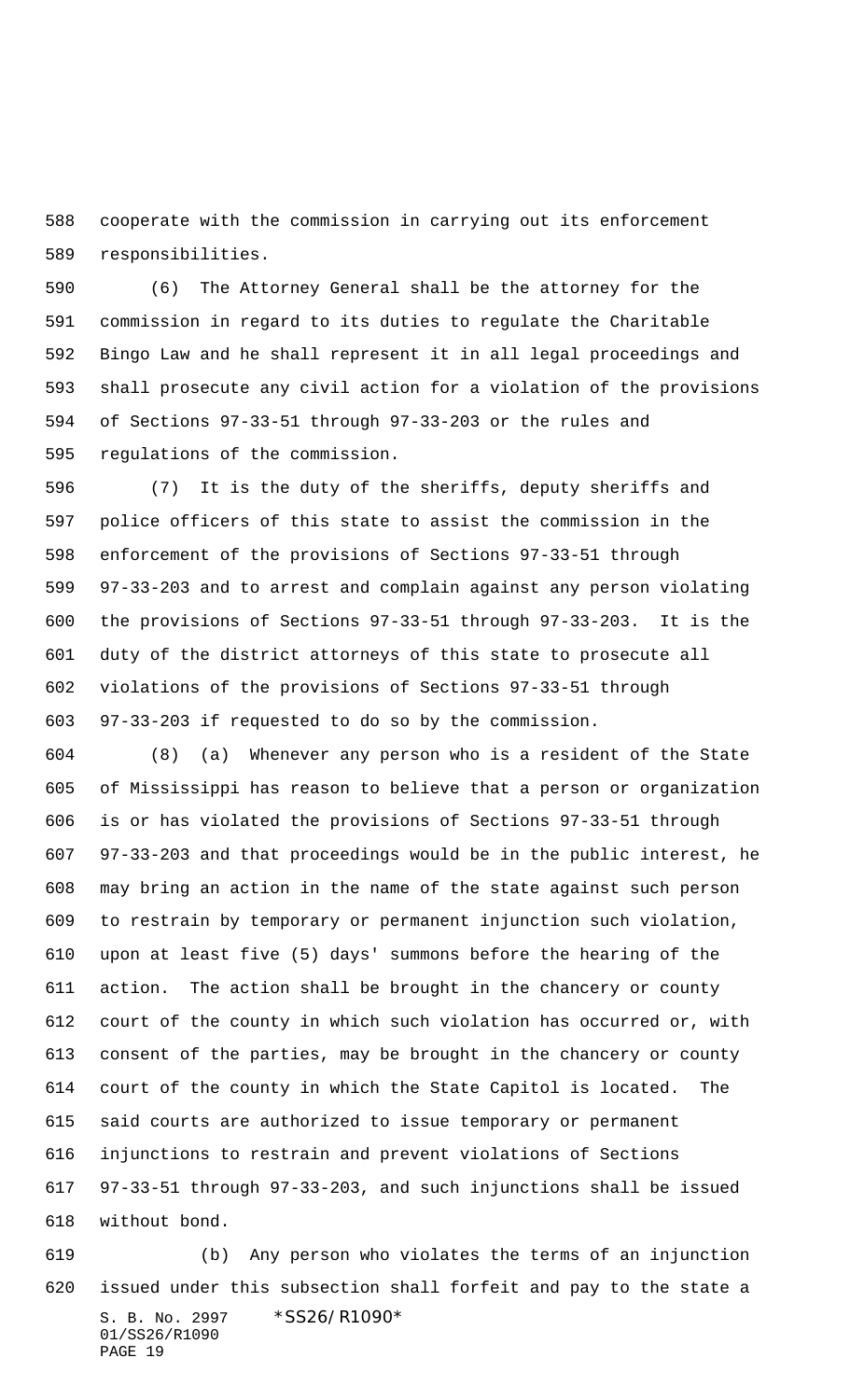civil penalty of not more than Five Thousand Dollars (\$5,000.00) per violation which shall be payable to the General Fund of the State of Mississippi. For the purposes of this subsection, the chancery or county court issuing an injunction shall retain jurisdiction, and the cause shall be continued, and in such cases the person bringing the action may petition for recovery of civil penalties.

 (c) In any action brought under this subsection, if the court finds that a person is willfully violating the provisions of Sections 97-33-51 through 97-33-203, the person bringing the action, upon petition to the court, may recover on behalf of the state a civil penalty of not exceeding Five Hundred Dollars (\$500.00) per violation which shall be payable to the General Fund of the State of Mississippi.

 (d) No penalty authorized by this subsection shall be deemed to limit the court's powers to insure compliance with its orders, decrees and judgments or punish for the violations thereof.

 (e) For purposes of this subsection, a willful violation occurs when the party committing the violation knew or should have known that his conduct was a violation of the provisions of Sections 97-33-51 through 97-33-203.

 (9) This section shall not apply to a charitable organization described in Section 97-33-53(b)(i)1 that has internal rules, regulations or guidelines for conducting bingo games, and such an organization shall not be subject to regulation

by the commission.

 SECTION 14. Section 97-33-201, Mississippi Code of 1972, is amended as follows:

S. B. No. 2997 \* SS26/R1090\* 01/SS26/R1090 PAGE 20 97-33-201. (1) (a) Any organization or person seeking licensure as a manufacturer, distributor or operator of bingo gaming supplies or equipment shall submit an application to the commission on forms provided for such purposes. Such application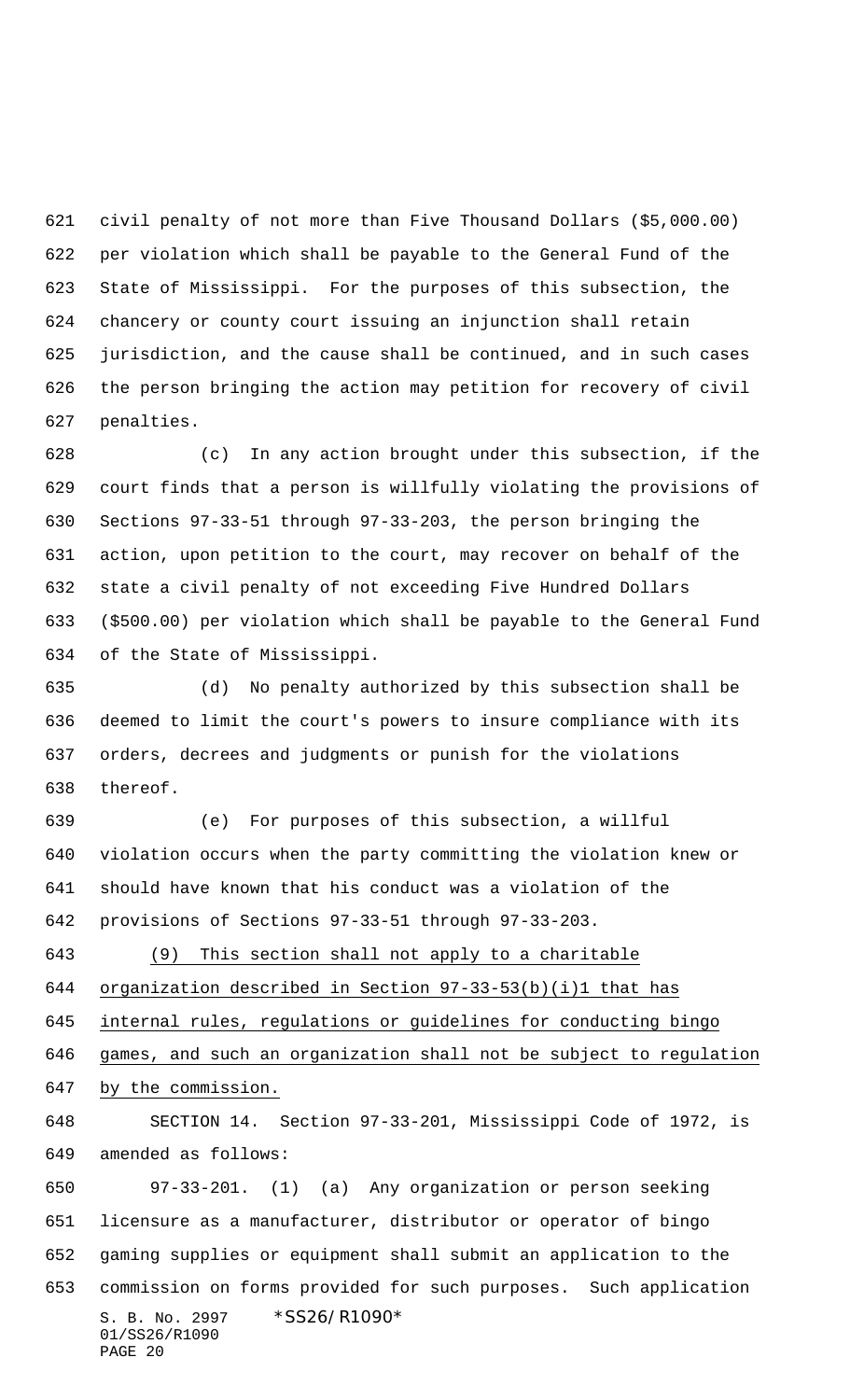shall contain such information as may be reasonably required by rules of the commission. The application shall be accompanied by a fee as established by the commission.

 (b) The commission shall investigate all applications for licensure and, in addition to the information required on the application, may require the applicant to furnish such additional information as it deems necessary.

 (2) The commission shall not issue a license under this section to:

 (a) Any person who has been convicted of certain related offenses as established by the commission or who presently has such a charge pending in any state or federal court;

 (b) Any person who has ever been convicted of a gambling-related offense in any state or federal court;

 (c) Any person who is or has ever been a professional gambler;

 (d) Any firm, organization or corporation in which any person as described in paragraphs (a) through (c) of this subsection is an officer or director, whether compensated or not, or in which such person has a direct or indirect financial interest;

 (e) Any person, firm, organization, entity or corporation which has a direct or indirect financial interest in a licensed charity.

S. B. No. 2997 \* SS26/R1090\* 01/SS26/R1090 PAGE 21 (3) The commission may deny an application for licensure, refuse to renew a license, or suspend or revoke a license for any reason consistent with the purposes of Sections 97-33-201 and 97-33-203 which it deems to be in the interest of the public. However, policies regarding such denial, suspension, revocation or refusal to renew shall be established by rule and regulation. (4) Any significant change in the information submitted on its application for licensure shall be filed by a licensee with the commission within ten (10) days of the change. A significant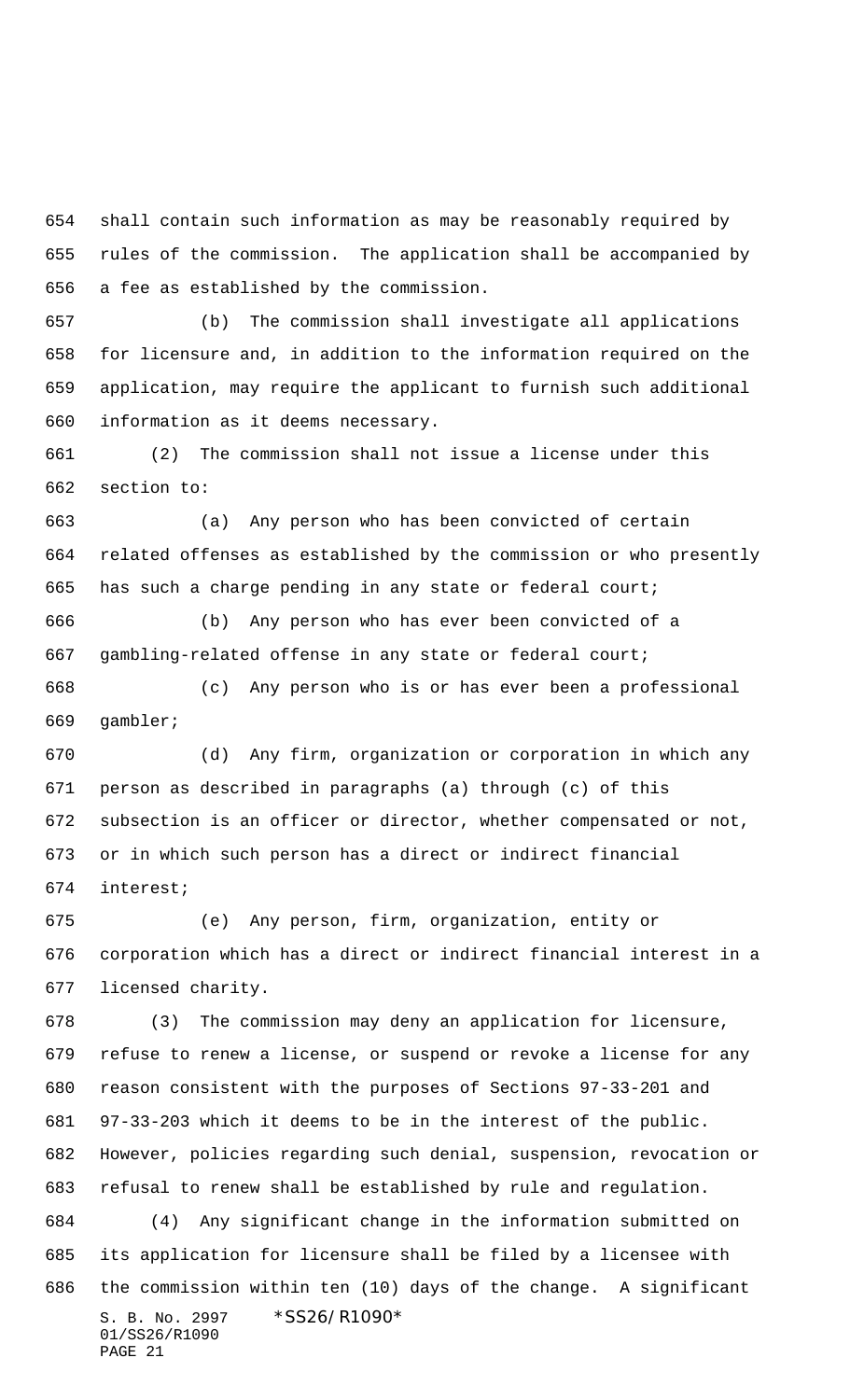change shall include but not be limited to any change in the officers, directors, managers, proprietors or persons having a direct or indirect financial interest in any licensed organization or entity.

 (5) This section shall not apply to a charitable organization described in Section 97-33-53(b)(i)1 that has internal rules, regulations or guidelines for conducting bingo games, and such an organization shall not be subject to regulation by the commission.

 SECTION 15. Section 97-33-51, Mississippi Code of 1972, is amended as follows:

 97-33-51. (1) The provisions of Sections 97-33-1 through 97-33-49 shall not apply to any raffle wherein a ticket is sold and a prize is offered when such raffle is being held by and for the benefit of any nonprofit civic, educational, wildlife conservation or religious organization with all proceeds going to said organization.

 (2) The provisions of Sections 97-33-1 through 97-33-49 shall not apply to any bingo game wherein a prize is offered when such bingo game is being held in accordance with the provisions of the Charitable Bingo Law. Sections 97-33-1 through 97-33-49 shall not apply to any bingo game wherein a prize is offered when such bingo game is being held by a charitable organization described in 710 Section  $97-33-53(b)(i)1$  that has internal rules, regulations or 711 guidelines for conducting bingo games.

 (3) A bingo game or a raffle held pursuant to the provisions of the Charitable Bingo Law shall not be considered a game or gambling game for the purposes of Section 75-76-1 et seq. A bingo game or raffle held by a charitable organization described in Section 97-33-53(b)(i)1 that has internal rules, regulations or guidelines for conducting bingo games shall not be considered a

game or gambling game for the purposes of Section 75-76-1 et seq.